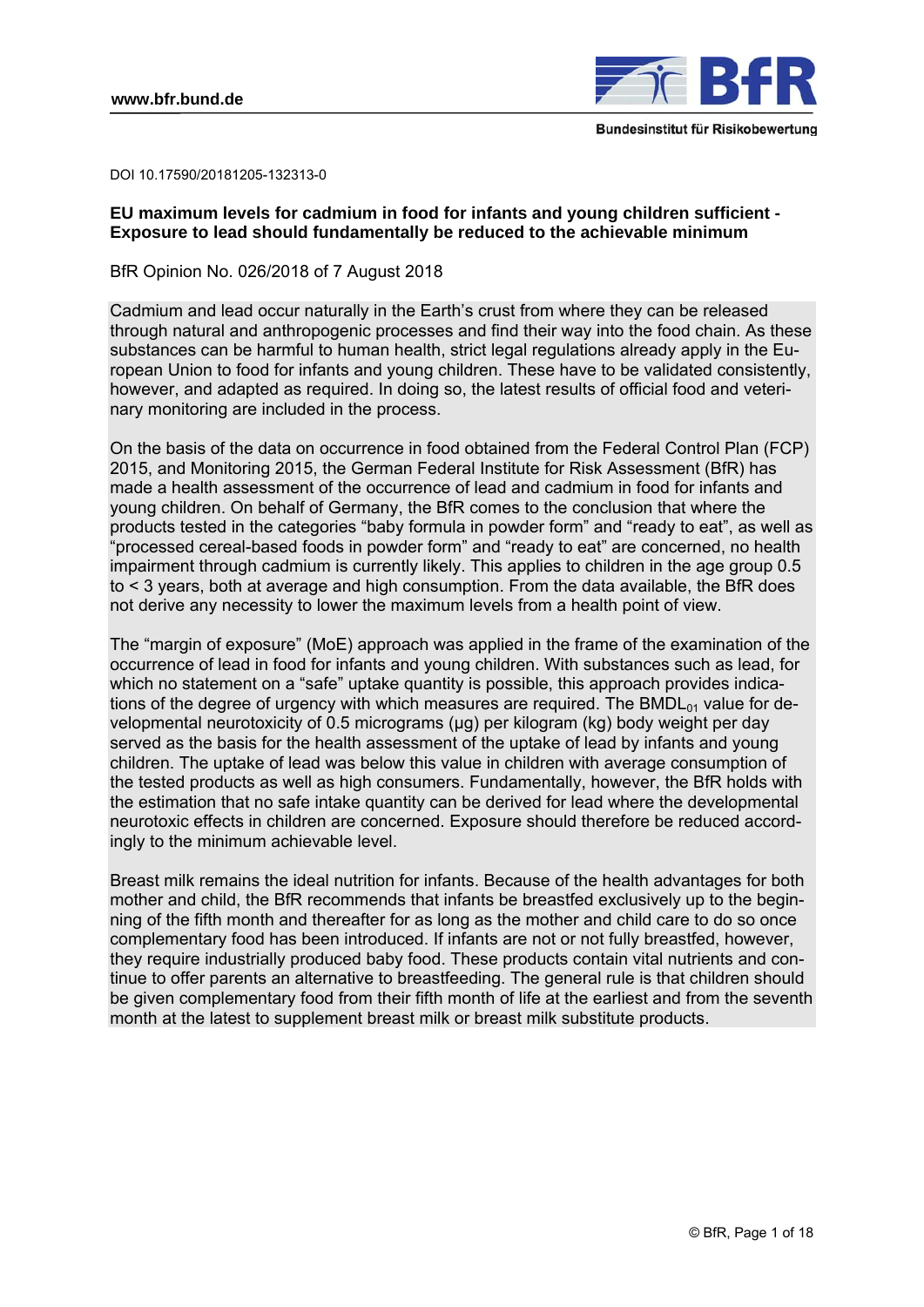

# **1 Object of the assessment**

The BfR has made a health assessment regarding the occurrence of lead and cadmium in food for infants and young children on the basis of the results of the Federal Control Plan (FCP) 2015 and Monitoring 2015.

|    | <b>ZEBFR</b>                                                                                                                                                     | <b>BfR Risk Profile:</b><br>Cadmium levels in baby and infant food<br>(Opinion No. 026/2018) |                         |                                                   |                                                                         |                                   |                                                                    |  |
|----|------------------------------------------------------------------------------------------------------------------------------------------------------------------|----------------------------------------------------------------------------------------------|-------------------------|---------------------------------------------------|-------------------------------------------------------------------------|-----------------------------------|--------------------------------------------------------------------|--|
| A  | Affected group(s)                                                                                                                                                | Infants and young children                                                                   |                         |                                                   |                                                                         |                                   |                                                                    |  |
| в  | Probability of a health<br>impairment through the<br>regular high intake of<br>formulae or processed<br>cereal-based foods in<br>powder form or ready-to-<br>eat | <b>Practically ex-</b><br>cluded                                                             | <b>Unlikely</b>         |                                                   | Possible                                                                | Probable                          | Certain                                                            |  |
| C. | Severity of the health<br>impairment through the<br>regular high intake of<br>formulae or processed<br>cereal-based foods in<br>powder form or ready-to-<br>eat  |                                                                                              | No information possible |                                                   |                                                                         |                                   |                                                                    |  |
| D  | <b>Reliability of the available</b><br>data                                                                                                                      | High:<br>The most important data are on<br>hand and free of contradiction                    |                         |                                                   | <b>Moderate:</b><br>Some important data are<br>missing or contradictory |                                   | $1$ Ow:<br>Numerous important data are<br>missing or contradictory |  |
| F  | <b>Controllability by the</b><br>consumer [1]                                                                                                                    | <b>Control not neces-</b><br>sary                                                            |                         | Controllable through<br>precautionary<br>measures |                                                                         | Controllable through<br>avoidance | Not controllable                                                   |  |

Squares highlighted in dark blue indicate the properties of the risk assessed in this opinion (more detailed information on this is contained in BfR Opinion No. 026/2018 of 07 August 2018).

#### **Explanations**

The risk profile is intended to visualise the risk outlined in the BfR Opinion. It is not intended for the purpose to comparing risks. The risk profile should only be read in conjunction with the corresponding opinion.

#### **Row C – Severity of the health impairment:**

The severity of the potential risk cannot currently be quantified on the basis of the available data.

#### **Row E – Controllability by the consumer**

[1] – The information contained in the row "Controllability by the consumer" should not be seen as a recommendation from the BfR; it has a purely descriptive character.

GERMAN FEDERAL INSTITUT FOR RISK ASSESSEMENT (BfR)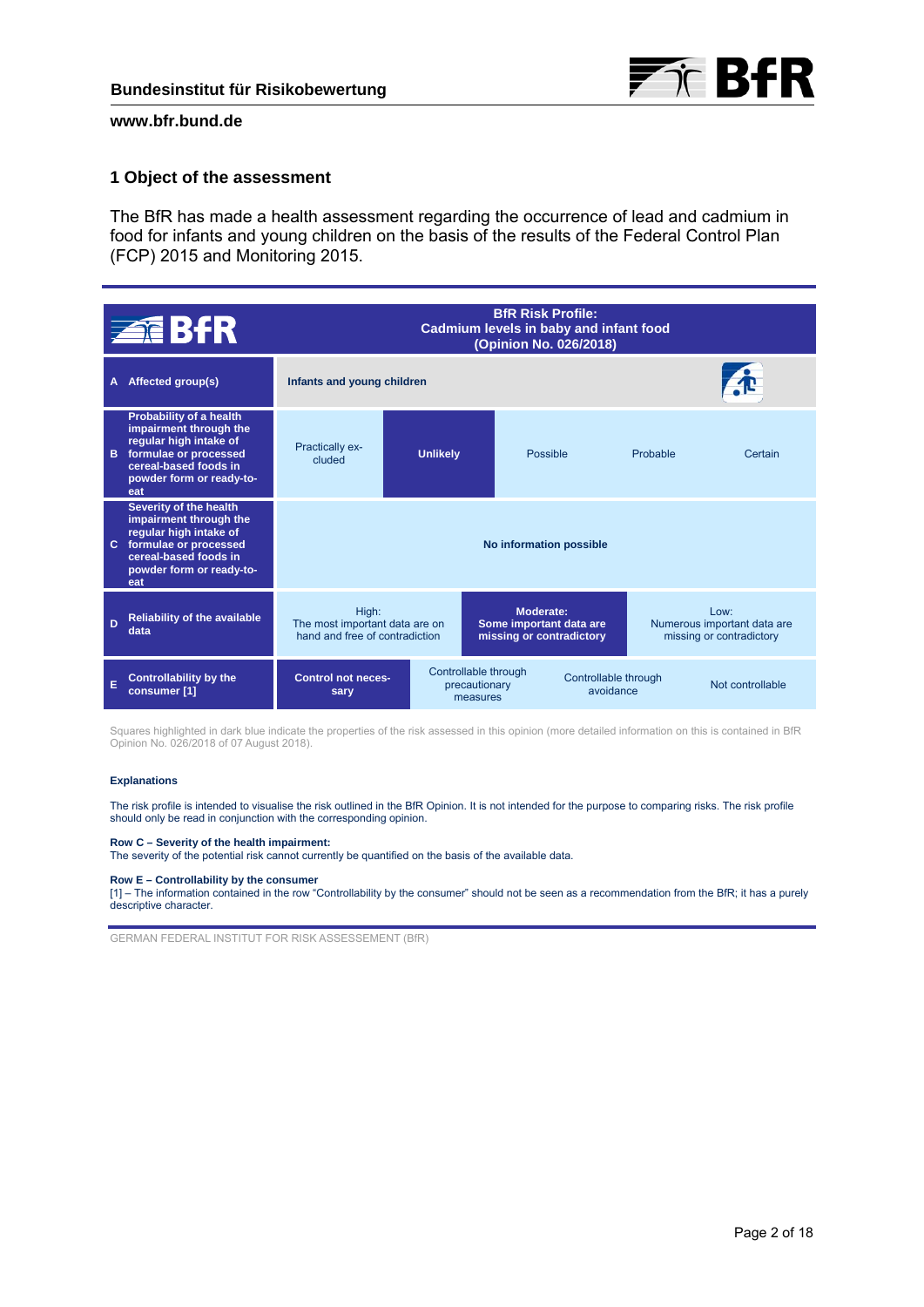

# **2 Result**

# *Cadmium*

Health impairments through the uptake of cadmium via the consumption of foods for infants and young children in the food categories "baby formula in powder form" and "ready to eat", as well as "processed cereal-based foods in powder form" and "ready to eat" are currently unlikely for children in the age group 0.5 to < 3 years, both at average and high consumption  $(95<sup>th</sup>$  percentile of consumption). The BfR came to this conclusion after assessing the available data on occurrence from the Federal Control Plan (FCP) 2015 and Monitoring 2015.

The current maximum levels for cadmium for foods for infants and young children lie in the range of the 95<sup>th</sup> percentile of the levels determined in the FCP and Monitoring 2015.

### *Lead*

The exposure of children in the age group 0.5 to < 3 years through the intake of lead via the consumption of foods for infants and young children in the food categories "baby formula in powder form" and "ready to eat", as well as "processed cereal-based foods in powder form" and "ready to eat" lie below the BMDL $_{01}$  value for developmental neurotoxicity of 0.5 micrograms (µg) per kilogram (kg) body weight per day for children with average consumption as well as high consumers on the basis of the levels indicated in the FCP and Monitoring 2015. As no safe uptake quantity can be given for lead with regard to its effect on developmental neurotoxicity in children, however, exposure should generally be reduced to the achievable minimum.

# **3 Justification**

### 3.1 Agent and hazard potential

### *Definitions of terminology*

Directive 2006/141/EC *on infant formulae and follow-on formulae* uses the following definitions:

- $\triangleright$  Infants: children under the age of twelve months
- $\triangleright$  Young children: children aged between one and three years
- $\triangleright$  Infant formulae: foodstuffs intended for particular nutritional use by infants during the first months of life and satisfying by themselves the nutritional requirements of such infants *until the introduction of appropriate complementary feeding*
- Follow-on formulae: foodstuffs intended for particular nutritional use by infants *when appropriate complementary feeding is introduced* and constituting the principal liquid element in a progressively diversified diet of such infants.

# *Cadmium*

Cadmium occurs naturally in the Earth's crust and is released by both natural and anthropogenic processes. It is ubiquitous in the environment. Cadmium has a long biological half-life in the human body (ten to 30 years) and accumulates in the liver and kidneys in particular. The most sensitive toxicological endpoint of cadmium is renal toxicity. In their opinion of January 2009, the European Food Safety Authority (EFSA) derived a tolerable weekly intake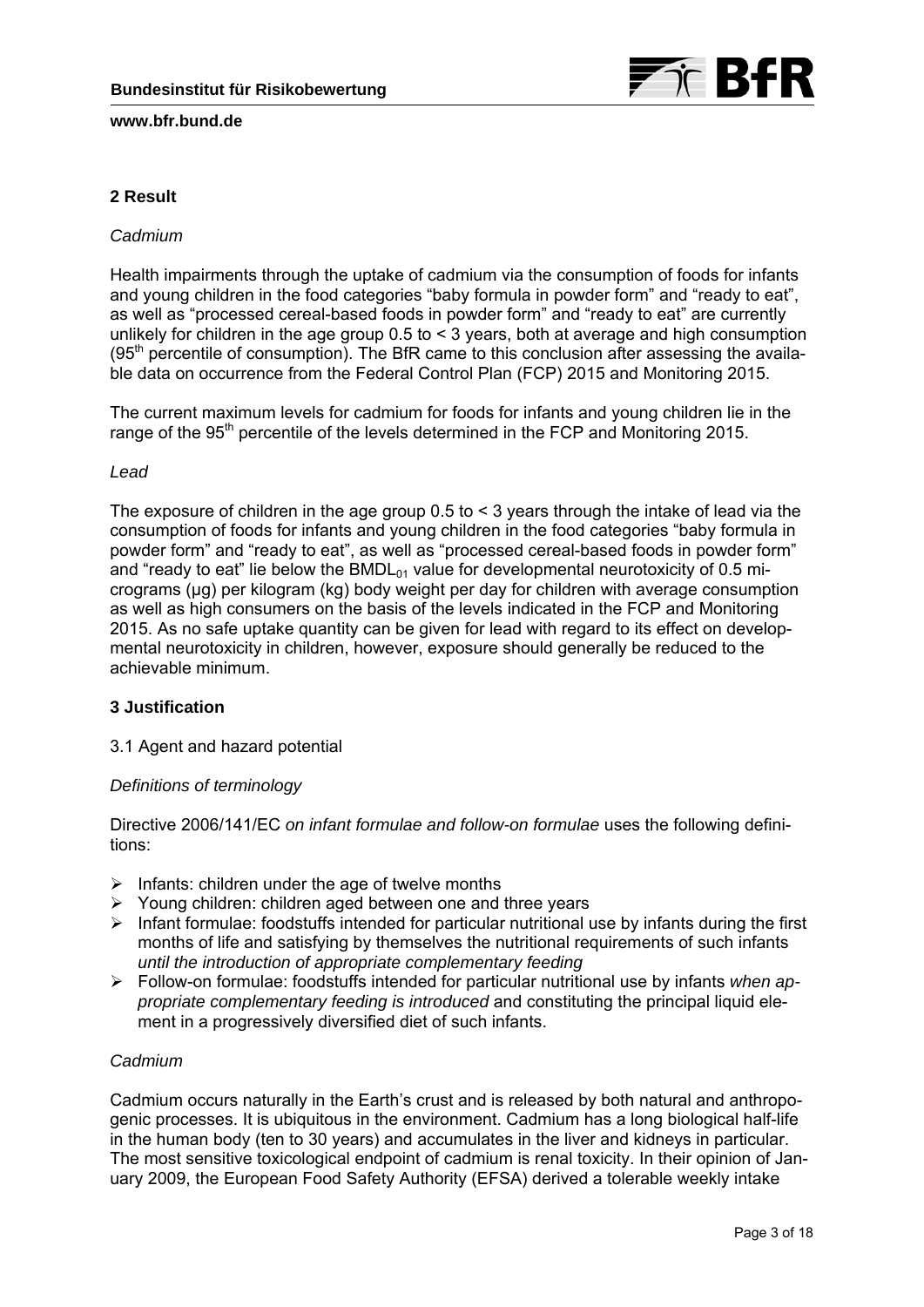

(TWI) of cadmium of 0.0025 milligrams (mg) (the equivalent of 2.5 μg) per kg body weight (EFSA 2009) on the basis of the effect of cadmium on the kidneys.

### *Lead*

Lead occurs naturally in the Earth's crust and is released by both natural and anthropogenic processes. It is ubiquitous in the environment. Lead has a long biological half-life in bone (ten to 30 years) and accumulates mainly in this organ. Toxic effects of lead affect haematosis, the kidneys, the cardiovascular system and central nervous system. In their opinion published in 2010, EFSA comes to the conclusion that the internationally established provisional tolerable weekly intake (PTWI<sup>1</sup>) for lead as a reference value for health risk assessment is no longer appropriate to sufficiently protect consumers from the possible health effects of lead exposure via food. More recent data substantiate that even very small quantities of lead can produce damaging effects in the body. This means that no intake quantity without any healthimpairing effects can be given, which is the reason why EFSA is suggesting the use of the "margin-of-exposure ( $MoE<sup>2</sup>$ ) approach". The EFSA Panel on Contaminants in the Food Chain (CONTAM) has identified developmental neurotoxicity in children<sup>3</sup> and cardiovascular effects and nephrotoxicity in adults as critical effects for risk assessment. The corresponding BMDL values<sup>4</sup> in µg per litre (I) (equivalent to an alimentary uptake in µg per kg body weight per day) derived from blood lead levels were: developmental neurotoxicity: BMDL $_{01}$ , 12 µg per l  $(0.50$  ug per kg body weight per day); effects on systolic blood pressure: BMDL $_{01}$ , 36 ug per l (1.50 µg per kg body weight per day); effects on the prevalence of chronic kidney disease: BMDL $_{10}$ , 15 ug per l (0.63 ug per kg body weight per day). The BMDL $_{01}$  value of 0.5 ug per kg body weight per day is used in the following for the health assessment of the uptake of lead by infants and young children.

### *Maximum levels of cadmium and lead in food for infants and young children*

Maximum levels for food for infants and young children are determined in Regulation (EU) 2015/1005 for lead and Regulation (EU) No. 488/2014 for cadmium amending Regulation (EU) No. 1881/2006. Table 1 provides an overview of the regulated foods and corresponding maximum levels.

<sup>-</sup><sup>1</sup> Preliminary estimation of the quantity of a substance which can be ingested weekly over an entire lifetime without the occurrence of any health impairments. 2

MoE = as a dimensionless number, the Margin of Exposure stipulates the ratio between a defined point on the dose-response curve at which a slight but measurable adverse effect exists in animal studies or epidemiological studies and the estimation of exposure for certain population groups. The MoE does not imply any statement about the "safe" uptake quantity in the sense of a tolerable daily intake quantity. It is used when no dose without effect can be determined experimentally and it provides risk management with indications about the degree of urgency with which measures are required.

<sup>&</sup>lt;sup>3</sup> "Young children" EFSA (2010)

<sup>&</sup>lt;sup>4</sup> BMDL = Benchmark Dose Lower Confidence Limit; the BMDL<sub>x</sub> value equates to the statistical unilateral lower limit of the 95% confidence interval of the dose or concentration which causes an increase in the frequency/extent of an effect by x %.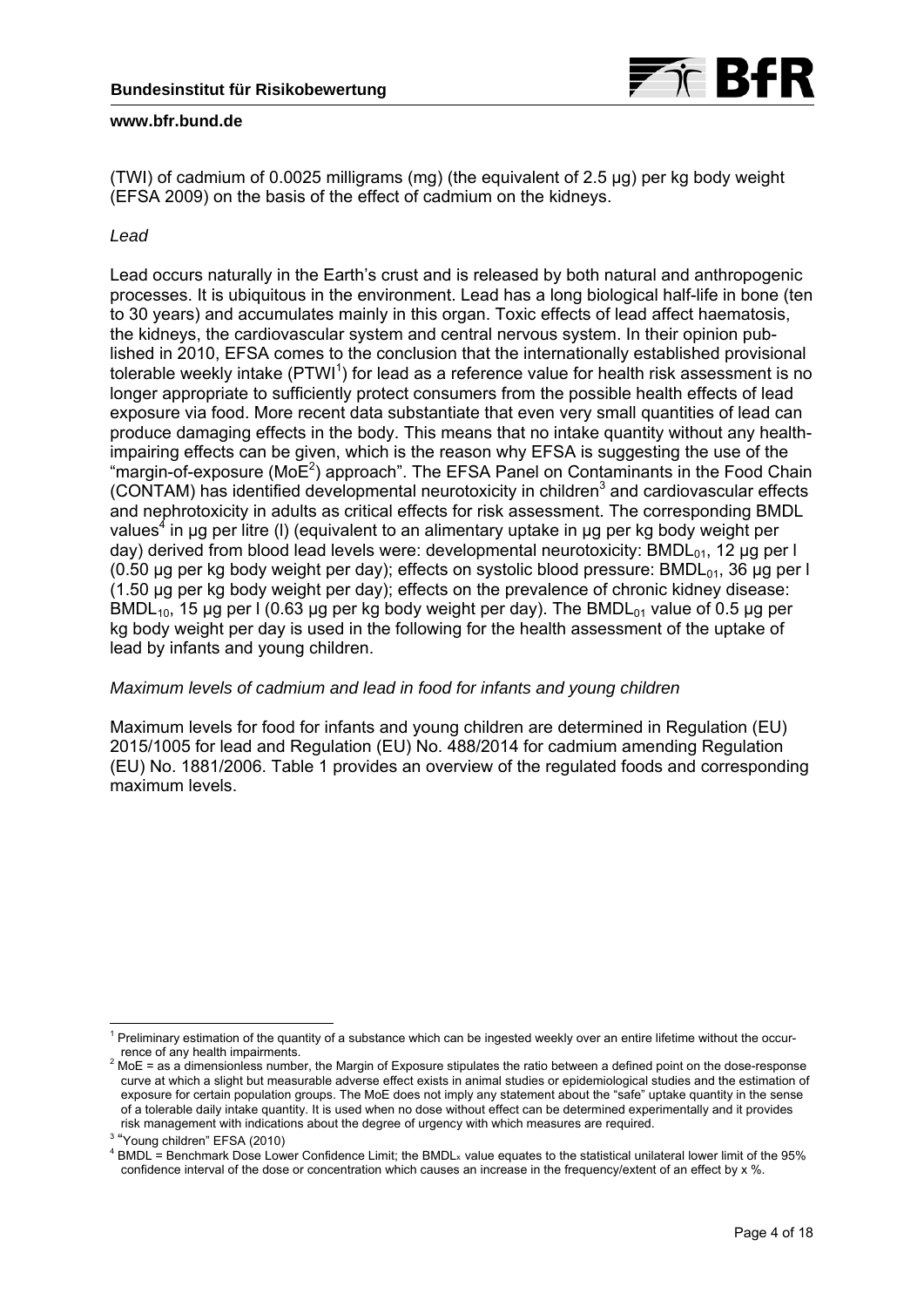

|            | Cadmium (Regulation (EU) No. 488/2014)                                                                               | Lead (Regulation (EU) 2015/1005) |            |                                                         |                           |
|------------|----------------------------------------------------------------------------------------------------------------------|----------------------------------|------------|---------------------------------------------------------|---------------------------|
| Food group |                                                                                                                      | Max. level<br>(mg per kg)        | Food group |                                                         | Max. level<br>(mg per kg) |
| 3.2.19.    | Infant formulae and follow-on<br>formulae                                                                            |                                  | 3.1.2.     | Infant formulae and follow-<br>on formulae              |                           |
| a.         | Powdered formulae manufac-<br>tured from cow's milk proteins<br>or protein hydrolysates                              | 0.010                            | a.         | Powder                                                  | 0.050                     |
| b.         | Liquid formulae manufactured<br>from cow's milk proteins or<br>protein hydrolysates                                  | 0.005                            | b.         | Liquid                                                  | 0.010                     |
| $C_{n}$    | Powdered formulae manufac-<br>tured from soya protein isolates<br>alone, or in a mixture with cow's<br>milk proteins | 0.020                            |            |                                                         |                           |
| $d$ .      | Liquid formulae manufactured<br>from soya protein isolates<br>alone, or in a mixture with cow's<br>milk proteins     | 0.010                            |            |                                                         |                           |
| 3.2.20.    | Processed cereal-based foods<br>and other baby foods                                                                 | 0.040                            | 3.1.3.     | Processed cereal-based<br>foods and other baby<br>foods | 0.050                     |

**Table 1: Maximum levels of cadmium and lead in food for infants and young children** 

It should be noted that with cadmium and lead, maximum levels for infant and follow-on formulae have been determined for the commercially available powder form on the one hand and for liquid food on the other. For processed cereal-based food and other baby food, the maximum levels relate to the commercially available produce (Regulation (EU) No. 1881/2006) without differentiating the product condition.

### 3.2 Exposure

### 3.2.1 Occurrence

Foods for infants and young children were examined for cadmium and lead within the scope of Monitoring 2015 and the FCP 2015. 444 data records from the FCP were evaluated for both lead (Pb) and Cadmium (Cd), along with 77 (Pb) and 78 (Cd) from the monitoring of foods for infants and young children, which were grouped together in line with the maximum levels set out in Regulations (EU) 2015/1005 and No. 488/2014. In Monitoring 2015, however, only data for cereal porridge was collected. No differentiated examination of powdered and ready-to-eat foods could be made. The FCP data used here does not give any clear description of the form of the food as a powder or ready-to-eat product. On the basis of the description and evaluations in the FCP 2015 report, however, it is assumed that virtually all samples analysed were in powder form (BVL 2015a, BVL 2015b).

Values below the limits of detection and quantification (LOD/LOQ) were taken into account in accordance with the modified lower bound, medium bound and upper bound approaches. With the modified lower bound, the values below the detection level were set to zero and the values below the quantification level to the detection level. If there was no information on the detection level, the corresponding value was also set to zero. The medium bound takes into consideration the values below the LOD/LOQ at half the value of each respective LOD/LOQ. Finally, the values below the LOD/LOQ are set at the corresponding LOD/LOQ in the upper bound approach.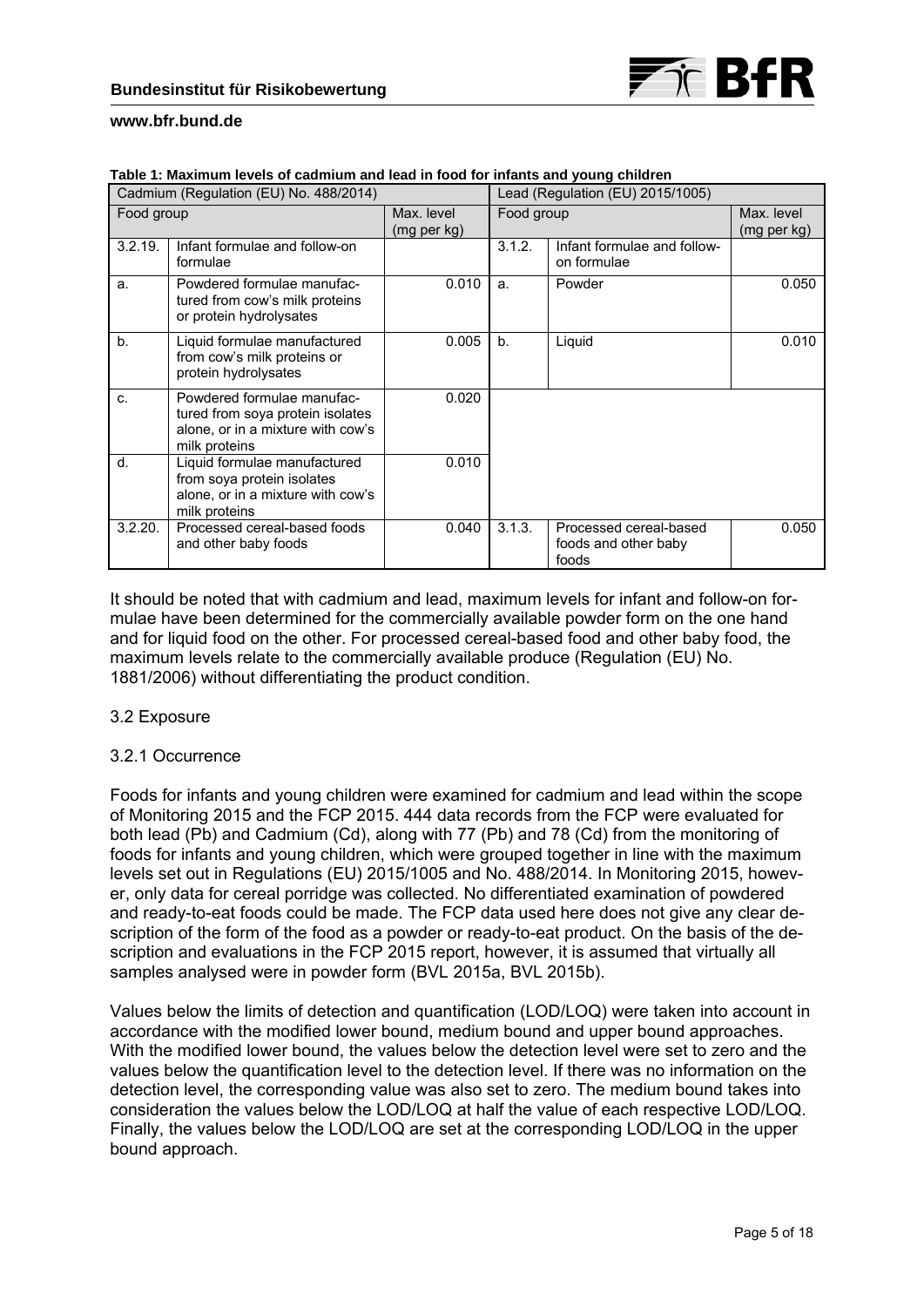

# *Occurrence of cadmium, Monitoring and FCP 2015*

With foods made from cow's milk proteins or protein hydrolysates (powder), hereinafter referred to as "baby formula in powder form", and complete meals, high percentages (77% and 50% respectively) lie below the detection and quantification limits (LOD/LOQ) for cadmium. With a mean cadmium level of 0.003 mg per kg and/or a  $95<sup>th</sup>$  percentile of 0.007 mg per kg (medium bound), the maximum level that applies to foods made from cow's milk proteins (powder) of 0.01 mg per kg is not reached. Overall, the maximum level for cadmium was exceeded by one sample of baby formula in powder form. The highest levels of cadmium in the examined food products for infants and young children are to be found in processed cerealbased food (powder) with 0.019 mg per kg (mean, medium bound) and/or 0.037 mg per kg in the 95<sup>th</sup> percentile (medium bound). A maximum level of 0.040 mg per kg was set for processed cereal-based food, a level which was not quite reached through the 95<sup>th</sup> percentile of the measured levels. There were a total of six samples in FCP and two in Monitoring which exceeded the maximum level for cadmium in processed cereal-based food.

|                                                                           |     | Cadmium in foods for infants and young children in mg per kg |                                      |       |                           |       |                          |       |
|---------------------------------------------------------------------------|-----|--------------------------------------------------------------|--------------------------------------|-------|---------------------------|-------|--------------------------|-------|
| Food groups                                                               | N   | $\frac{0}{0}$<br>$<$ LOD                                     | Modified lower<br>bound <sup>1</sup> |       | Medium bound <sup>2</sup> |       | Upper bound <sup>3</sup> |       |
|                                                                           |     | LOQ                                                          | mean                                 | P95   | mean                      | P95   | mean                     | P95   |
| Food made from cow's milk proteins<br>or protein hydrolysates (powder)*   | 257 | 77                                                           | 0.001                                | 0.006 | 0.003                     | 0.007 | 0.005                    | 0.007 |
| Food made from soya protein iso-<br>lates alone, or in a mixture (powder) | 20  | 0                                                            | 0.013                                | 0.017 | 0.013                     | 0.017 | 0.013                    | 0.017 |
| Processed cereal-based food (pow-<br>der)*                                | 199 | 11                                                           | 0.019                                | 0.037 | 0.019                     | 0.037 | 0.019                    | 0.037 |
| Rusk or biscuits for infants and<br>young children                        | 30  | 3                                                            | 0.013                                | 0.021 | 0.013                     | 0.021 | 0.013                    | 0.021 |
| Complete meals for infants and<br>young children                          | 16  | 50                                                           | 0.005                                | 0.017 | 0.005                     | 0.017 | 0.006                    | 0.017 |

**Table 2: Occurrence of cadmium in foods for infants and young children (FCP 2015, Monitoring 2015)** 

\*Each containing one sample of ready-to-eat food for infants and young children

Modified lower bound: Values <LOD =0, Values <LOQ=LOD

Medium bound: Values < LOD/LOQ=1/2 LOD/LOQ

Upper bound: Values <LOD/LOQ=LOD/LOQ

The data on occurrence in the food group "Complete meals for infants and young children" were not taken into consideration when estimating exposure due to the small number of samples and composition of the group from a wide range of different complementary foods containing meat, fish or fruit. The data on occurrence in rusk and biscuits were not included in the exposure estimation either.

### *EFSA opinion on the occurrence of cadmium (2009), comparison*

With values ranging from 0.0037 to 0.0073 mg per kg, higher levels of cadmium went into the intake estimation conducted by EFSA (2009) for food for infants and young children compared to the current intake estimation. With 0.0177 mg per kg, the mean cadmium level determined by EFSA (2009) for processed cereal-based food in powder form lay in a range similar to the level of 0.019 mg per kg determined in the FCP and Monitoring 2015.

### *Occurrence of lead*

With 44 to 85%, the FCP and Monitoring 2015 data for lead in food for infants and young children show a high percentage of values below the limits of detection and quantification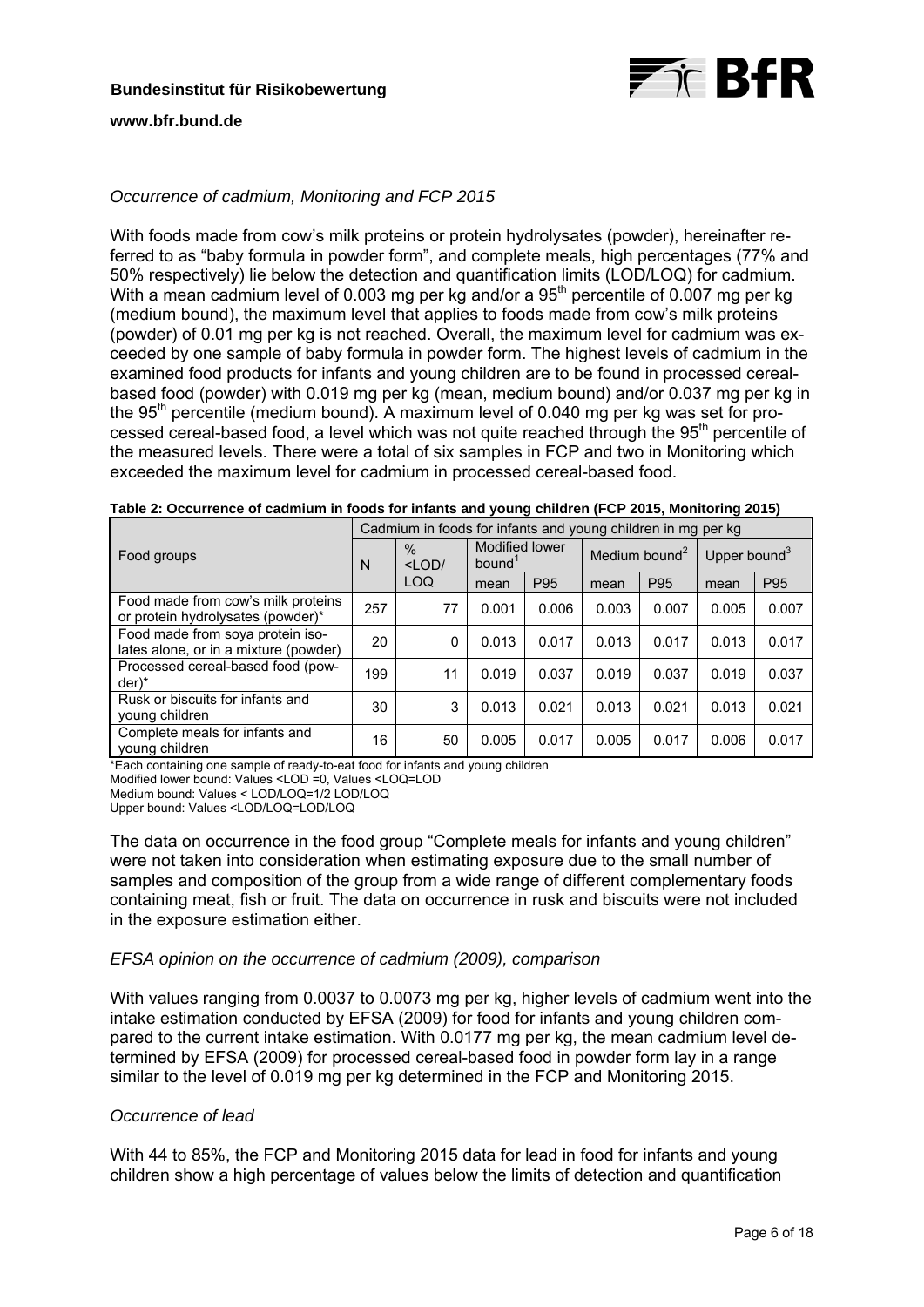

(Table 3). Differences in the occurrence in baby formula and processed cereal-based food in powder form in the 95<sup>th</sup> percentile of the medium and upper bound can be explained by the considerable differences in the limits of detection and quantification between the individual laboratories.

|                                                                           |     | Lead in food for infants and young children (mg per kg) |                                      |                 |                              |       |                          |       |
|---------------------------------------------------------------------------|-----|---------------------------------------------------------|--------------------------------------|-----------------|------------------------------|-------|--------------------------|-------|
| Food group                                                                |     | $\frac{0}{0}$<br>$<$ LOD $/$                            | Modified lower<br>bound <sup>1</sup> |                 | Medium<br>bound <sup>2</sup> |       | Upper bound <sup>3</sup> |       |
|                                                                           |     | LOQ                                                     | mean                                 | P <sub>95</sub> | mean                         | P95   | mean                     | P95   |
| Food made from cow's milk proteins<br>or protein hydrolysates (powder)*   | 257 | 72                                                      | 0.005                                | 0.026           | 0.010                        | 0.026 | 0.016                    | 0.039 |
| Food made from soya protein iso-<br>lates alone, or in a mixture (powder) | 20  | 85                                                      | 0.005                                | 0.043           | 0.009                        | 0.043 | 0.014                    | 0.043 |
| Processed cereal-based food (pow-<br>$der^*$                              | 198 | 72                                                      | 0.004                                | 0.016           | 0.008                        | 0.016 | 0.013                    | 0.030 |
| Rusk or biscuits for infants and<br>young children                        | 30  | 77                                                      | 0.005                                | 0.015           | 0.007                        | 0.015 | 0.009                    | 0.015 |
| Complete meals for infants and<br>voung children                          | 16  | 44                                                      | 0.009                                | 0.041           | 0.010                        | 0.041 | 0.010                    | 0.041 |

# **Table 3: Occurrence of lead in food for infants and young children (FCP 2015, Monitoring 2015)**

\*Each containing one sample of ready-to-eat food for infants and young children 1

Modified lower bound: Values <LOD =0, Values <LOQ=LOD

²Medium bound: Values < LOD/LOQ=1/2 LOD/LOQ

³Upper bound: Values <LOD/LOQ=LOD/LOQ

On average and in the 95<sup>th</sup> percentile, the levels of lead in baby formula in powder form are below the maximum level of 0.05 mg per kg for foods made from cow's milk proteins or protein hydrolysates (powder). This applies to all individual values for lead in this food category measured within the scope of FCP. The average levels and 95<sup>th</sup> percentile for processed cereal-based foods (powder) examined in the FCP as well as in Monitoring are also below the maximum level of 0.05 mg per kg. One individual value measured in the FCP was above the maximum level for lead in processed cereal-based food.

The data on occurrence in the food group "Complete meals for infants and young children" were not taken into consideration in the exposure estimation due to the small number of samples and the composition of the group from a wide range of different complementary foods containing meat, fish or fruit. The data on occurrence in rusk and biscuits were not included in the exposure estimation either.

### *Occurrence of lead, EFSA opinion (2012), comparison*

EFSA made an estimate of the intake of lead by young children (aged 0.5 to 6 years) in 2012 in which it listed a mean level of 0.003 – 0.004 mg per kg for baby formula in powder form, a level which lies below the lead level of 0.01 mg per kg measured in the FCP and Monitoring 2015. With 0.013 mg per kg, the value for cereal-based foods lay slightly above the level of 0.008 mg per kg determined in the FCP and Monitoring 2015. It should be taken into consideration here that the data included in the EFSA opinion also came from other European countries, which means they are only comparable to a limited degree.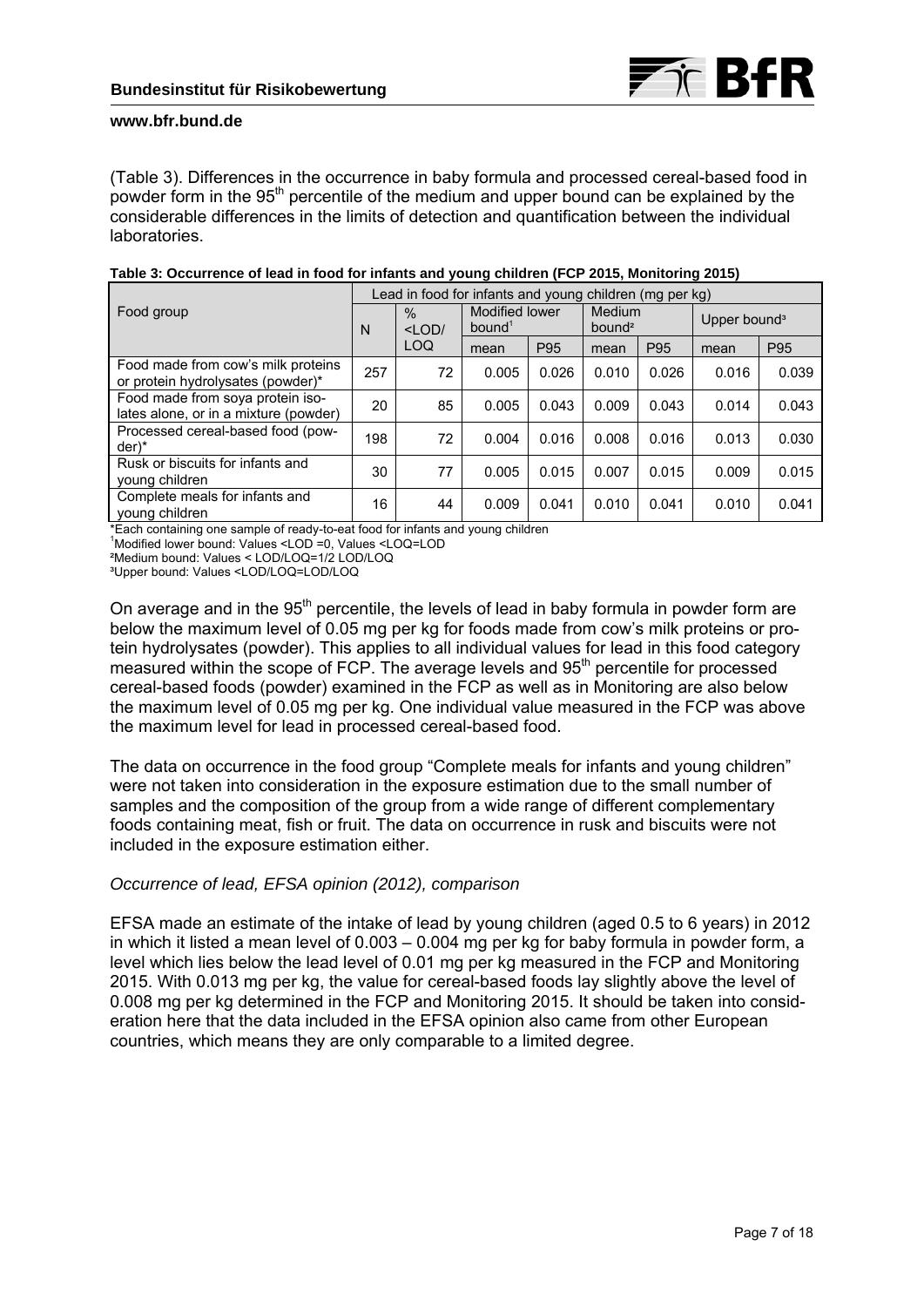

# 3.2.2 Consumption data

Consumption data from the VELS $<sup>5</sup>$  study (Heseker et al. 2003; Banasiak et al. 2005) were</sup> used as the data basis for the consumption of food for infants and young children. This study was conducted throughout Germany between 2001 and 2002 on 816 infants and young children aged from six months to less than five years. On two occasions, the parents kept threeday consumption records of all foods consumed by each child. The consumption data of the children in relation to individual body weight was used as the basis for calculating intake.

The present evaluations on consumption relate to data from the VELS study for children aged from six months to under three years. In line with the maximum level regulation of lead and cadmium (Table 1), consumption data were evaluated separately as baby formula or processed cereal-based food and a distinction was also made between the consumption of powder and the ready-to-eat product in each instance (Table 4). No intake estimation could be made for food made from or with soya protein isolates, for which a maximum level was set in Regulation (EU) No. 488/2014, as the proportion of consumers in the VELS study was too low at 1%. Average consumption (mean value) and high consumption  $(95<sup>th</sup>$  percentile, "high consumers") are examined for every age group exclusively in the respective groups of consumers of food for infants and young children.

|                                               | Quantity consumed in g per kg body weight per<br>day (Basis: consumers only, long-term consump-<br>tion) |                                      |                                    |                                     |  |
|-----------------------------------------------|----------------------------------------------------------------------------------------------------------|--------------------------------------|------------------------------------|-------------------------------------|--|
|                                               |                                                                                                          | $0.5$ to $\leq$ 3 years<br>$(n=435)$ | $0.5$ to $\leq 1$ year<br>$(n=95)$ | 1 to $\leq$ 3<br>years<br>$(n=340)$ |  |
| Baby formula in powder form                   | Percentage of<br>consumers                                                                               | 10 %                                 | 31 %                               | 5 %                                 |  |
|                                               | Mean value                                                                                               | 3.2                                  | 3.9                                | 2.0                                 |  |
|                                               | 95th percentile                                                                                          | 8.2                                  | 8.6                                | 7.4                                 |  |
| Baby formula – ready to eat                   | Percentage of<br>consumers                                                                               | 25 %                                 | 66 %                               | 14 %                                |  |
|                                               | Mean value                                                                                               | 27.3                                 | 32.4                               | 20.2                                |  |
|                                               | 95th percentile                                                                                          | 54.5                                 | 61.8                               | 39.1                                |  |
| Processed cereal-based food in<br>powder form | Percentage of<br>consumers                                                                               | 31 %                                 | 62 %                               | 22 %                                |  |
|                                               | Mean value                                                                                               | 2.0                                  | 2.9                                | 1.2                                 |  |
|                                               | 95th percentile                                                                                          | 6.8                                  | 7.8                                | 4.1                                 |  |
| Processed cereal-based food -<br>ready to eat | Percentage of<br>consumers                                                                               | 35 %                                 | 73 %                               | 24 %                                |  |
|                                               | Mean value                                                                                               | 9.4                                  | 14.9                               | 4.9                                 |  |
|                                               | 95th percentile                                                                                          | 31.9                                 | 38.4                               | 12.1                                |  |

**Table 4: Consumption of food for infants and young children in children aged 6 months to under three years (Basis: VELS study, consumers only, long-term consumption)** 

### 3.2.3 Intake estimation

The chronic exposure of infants and young children to cadmium and lead through the consumption of baby formula and cereal porridge on the basis of the data on occurrence contained in the FCP and Monitoring 2015 is presented in Table 5 and Table 8. The intake esti-

 5 VELS-Study = "Consumption study to determine the food intake of infants and young children for the estimation of an acute toxicity risk through residues of plant protection products":

http://download.ble.de/02HS007.pdf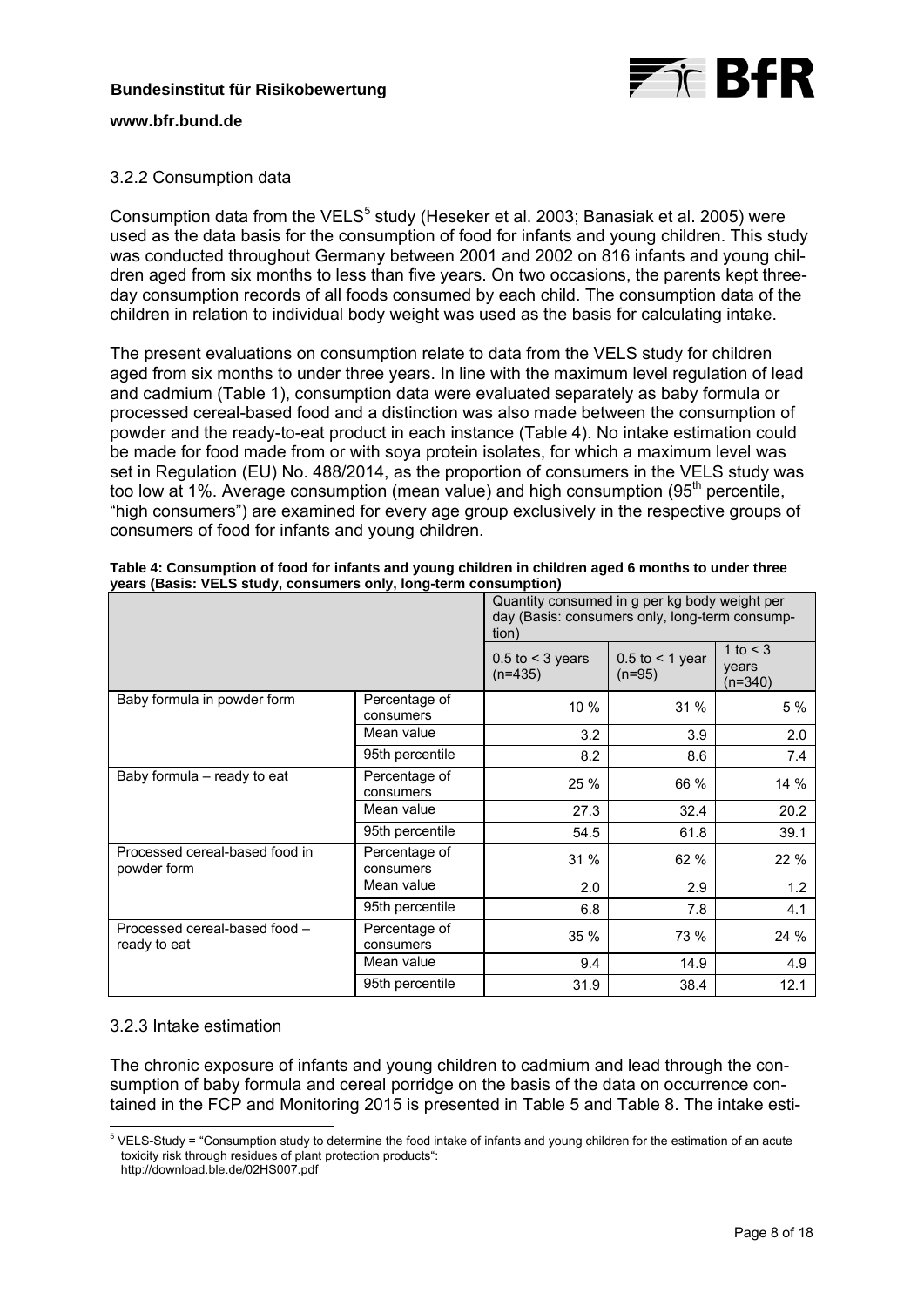

mate is based on mean levels in the food groups (medium bound) and mean consumption quantities ("average consumers") or consumption quantities in the 95<sup>th</sup> percentile ("high consumers"). As there can be a significant difference between the consumption behaviour of infants in their first year of life and young children aged 1 to 3 years, a differentiated examination was made for the children aged 0.5 to  $\leq$  1 year and from 1 to  $\leq$  3 years in addition to intake for all infants and small children (0.5 to < 3 years).

For risk characterisation (see Chapter 3.3), intake of cadmium as well as of lead was compared with the respective toxicological reference values. To this end, the tolerable weekly intake (TWI) for cadmium of 2.5 µg per kg body weight and week was used. The MoE approach was used for lead in order to determine the margin between the BMDL $_{01}$  value of 0.5 µg per kg body weight per day for developmental neurotoxic effects and the exposure of children to lead from the consumption of food for infants and young children. The corresponding results have been included in the following tables for the sake of clarity.

Finally, total intake of lead as well as of cadmium was evaluated throughout all food groups for infants and young children considered in the assessment. This intake estimate was calculated by way of example in the sense of a worst case scenario for the group of consumers who had the highest exposure to cadmium or lead through the consumption of one of the foods considered from the group of foods for infants and young children (Table 6 for cadmium; Table 10 for lead).

### 3.2.3.1 Intake of cadmium

Only one data set each was available for the occurrence of cadmium and lead in ready-to-eat food for infants and young children (baby formula and processed cereal-based food). For this reason, the data on levels in powder and a reconstitution factor of seven were used to estimate the intake through ready-to-eat food for infants and young children. This equates to a level of cadmium for ready-to-eat baby formula of < 0.001 mg per kg (mean, medium bound) and 0.001 mg per kg  $(95<sup>th</sup>$  percentile, medium bound). A level of 0.003 mg per kg (mean, medium bound) and 0.005 mg per kg  $(95<sup>th</sup>$  percentile, medium bound) was calculated for ready-to-eat processed cereal-based food.

|                                            | Intake of cadmium in ug per kg body weight and day (Basis: consumers only, medium bound) |                     |                                     |                     |                                     |                     |  |
|--------------------------------------------|------------------------------------------------------------------------------------------|---------------------|-------------------------------------|---------------------|-------------------------------------|---------------------|--|
|                                            | $0.5$ to < 3 years                                                                       |                     | $0.5$ to $\leq 1$ year              |                     | 1 to $<$ 3 years                    |                     |  |
|                                            | Average con-<br>sumers <sup>1</sup>                                                      | High con-<br>sumers | Average con-<br>sumers <sup>1</sup> | High con-<br>sumers | Average con-<br>sumers <sup>1</sup> | High con-<br>sumers |  |
| Baby formula in powder form                |                                                                                          |                     |                                     |                     |                                     |                     |  |
| Percentage of con-<br>sumers               | 10 %                                                                                     | 10 %                | 31 %                                | 31 %                | 5 %                                 | 5 %                 |  |
| Cd intake                                  | 0.010                                                                                    | 0.024               | 0.012                               | 0.026               | 0.006                               | 0.022               |  |
| TWI exhaustion                             | 2.7%                                                                                     | 6.9%                | 3.3%                                | 7.2%                | 1.6 %                               | 6.2%                |  |
| Baby formula – ready to eat                |                                                                                          |                     |                                     |                     |                                     |                     |  |
| Percentage of con-<br>sumers               | 25 %                                                                                     | 25 %                | 66 %                                | 66 %                | 14 %                                | 14 %                |  |
| Cd intake                                  | 0.012                                                                                    | 0.023               | 0.014                               | 0.026               | 0.009                               | 0.017               |  |
| TWI exhaustion                             | 3.3%                                                                                     | 6.5 %               | 3.9%                                | 7.4 %               | 2.4%                                | 4.7 %               |  |
| Processed cereal-based food in powder form |                                                                                          |                     |                                     |                     |                                     |                     |  |
| Percentage of con-<br>sumers               | 31 %                                                                                     | 31%                 | 62 %                                | 62%                 | 22 %                                | 22 %                |  |

|                                                 | Table 5: Intake of cadmium via food for infants and young children (Basis: VELS, consumers only; FCP |
|-------------------------------------------------|------------------------------------------------------------------------------------------------------|
| and Monitoring 2015, mean levels, medium bound) |                                                                                                      |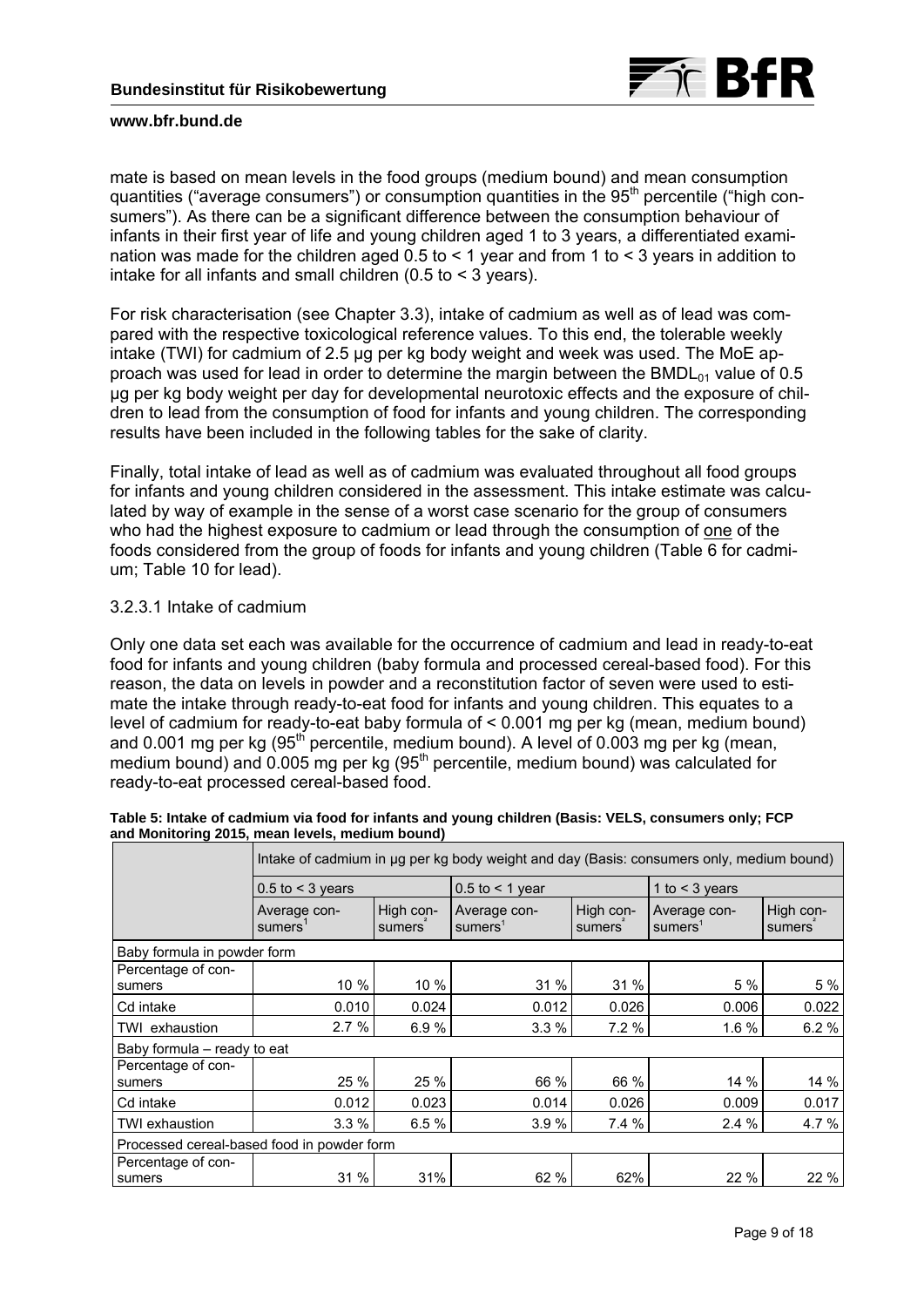| Cd intake                                                         | 0.038  | 0.128  | 0.055  | 0.148  | 0.024 | 0.077 |  |  |
|-------------------------------------------------------------------|--------|--------|--------|--------|-------|-------|--|--|
| <b>TWI</b> exhaustion                                             | 10.5 % | 36.0%  | 15.4 % | 41.5%  | 6.6%  | 21.6% |  |  |
| Processed cereal-based food – ready to eat                        |        |        |        |        |       |       |  |  |
| Percentage of con-                                                |        |        |        |        |       |       |  |  |
| sumers                                                            | 35%    | 35%    | 73 %   | 73 %   | 24 %  | 24 %  |  |  |
| Cd intake                                                         | 0.026  | 0.086  | 0.040  | 0.104  | 0.013 | 0.033 |  |  |
| <b>TWI</b> exhaustion                                             | 7.2%   | 24.1 % | 11.3%  | 29.1 % | 3.7%  | 9.2%  |  |  |
| Average concuments mean concumption y mean contant (modium bound) |        |        |        |        |       |       |  |  |

<sup>1</sup> Average consumers: mean consumption x mean content (medium bound)  $2.1$  ligh consumers:  $0.5$ <sup>th</sup> persontile of consumation y mean content (medium)

 $2$  High consumers: 95<sup>th</sup> percentile of consumption x mean content (medium bound)

It can be seen from Table 5 that, with a daily intake of 0.148 µg per kg body weight, consumption of products from the food group "processed cereal-based foods in powder form" leads to the highest intake of cadmium in high consumers in the age group 0.5 to < 1 year. A lower intake of 0.055 µg per kg body weight results for average consumers in the same age group.

If this intake quantity is compared with the toxicological reference value for cadmium (TWI: 2.5 µg per kg body weight per week), a proportionate exhaustion of 41.5% results for high consumers of the food group "processed cereal-based food in powder form" in the age group 0.5 to < 1 year and 15.4% for average consumers in the same age group (see Chapter 3.1.3 Risk characterisation).

Table 6 shows total cadmium intake via the examined "foods for infants and young children" for the group of consumers of "processed cereal-based foods in powder form". This group was selected for the estimation of total intake in a worst case scenario because exposure was highest here compared to the other observed consumers of food for infants and young children (Table 5). Total intake relates to intake via processed cereal-based food in powder form and the additional intake of this group of consumers via the food groups "baby formula in powder form" and "ready to eat", as well as "processed cereal-based food – ready to eat".

| bound)                                                                  |                         |                                                                                                                                             |                         |                     |                         |                     |  |  |  |
|-------------------------------------------------------------------------|-------------------------|---------------------------------------------------------------------------------------------------------------------------------------------|-------------------------|---------------------|-------------------------|---------------------|--|--|--|
|                                                                         |                         | Intake of cadmium in ug per kg body weight and day (Basis: only consumers of processed cere-<br>al-based food in powder form, medium bound) |                         |                     |                         |                     |  |  |  |
|                                                                         | $0.5$ to $\leq$ 3 years |                                                                                                                                             | $0.5$ to $\leq 1$ year  |                     | 1 to $<$ 3 years        |                     |  |  |  |
|                                                                         | Average con-<br>sumers' | High con-<br>sumers                                                                                                                         | Average con-<br>sumers' | High con-<br>sumers | Average con-<br>sumers' | High con-<br>sumers |  |  |  |
| Total intake by consumers of processed cereal-based food in powder form |                         |                                                                                                                                             |                         |                     |                         |                     |  |  |  |
| Valid N                                                                 | 31 %                    | $31\%$                                                                                                                                      | 62%                     | 62 %                | 22%                     | 22%                 |  |  |  |
| Cd intake                                                               | 0.058                   | 0.159                                                                                                                                       | 0.091                   | 0.216               | 0.032                   | 0.100               |  |  |  |
| l TWI exhaustion                                                        | 16.3 %                  | 44.6 %                                                                                                                                      | 25.5%                   | 60.5 %              | 8.9%                    | 27.9 %              |  |  |  |

**Table 6: Total intake of cadmium via food for infants and young children for consumers of processed cereal-based food in powder form (Basis: VELS, consumers only; FCP und Monitoring 2015, medium bound)** 

 $14$  Average consumers: mean consumption x mean content (medium bound)

 $2$  High consumers: 95<sup>th</sup> percentile of consumption x mean content (medium bound)

The result of the estimation of total intake shows that in the group of consumers of "processed cereal-based food in powder form", with average consumption quantities, cadmium intake exhausts less than 30% of the TWI value through the consumption of all observed "foods for infants and young children" in all age groups. High consumers in the age group 0.5 to < 1 Jahr achieve the highest intake quantities of cadmium of 0.216 µg per kg body weight per day, which equates to a TWI exhaustion of 60.5%.

In addition to this, exposure was calculated in a hypothetical scenario assuming that the levels in food for infants and young children were equivalent to the maximum levels (Table 7).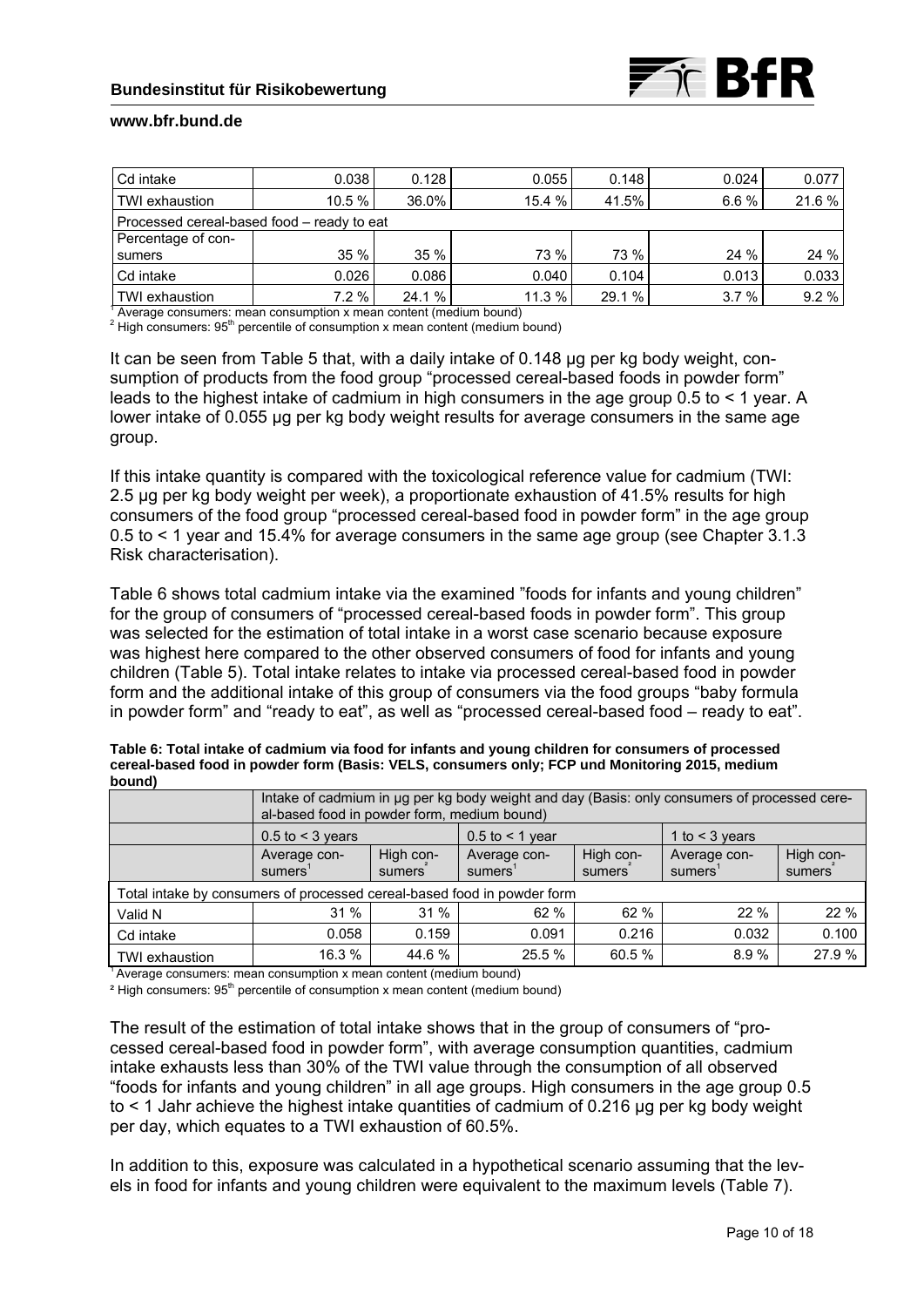

This calculation was not made for "processed cereal-based food – ready to eat" as no measured data on occurrence in this food group were included in the intake estimate. The exposure estimation for "processed cereal-based food – ready to eat" is based on the data on levels contained in "processed cereal-based foods in powder form", which was included in the calculation using a reconstitution factor of seven (7).

|                                                                | Intake of cadmium in µg per kg body weight and day (Basis: consumers only, maximum<br>level) |                         |                      |                         |                                   |                         |  |
|----------------------------------------------------------------|----------------------------------------------------------------------------------------------|-------------------------|----------------------|-------------------------|-----------------------------------|-------------------------|--|
|                                                                | $0.5$ to $\leq 3$ years                                                                      |                         | $0.5$ to < 1 year    |                         | 1 to $<$ 3 years                  |                         |  |
|                                                                | Average con-<br>sumers <sup>1</sup>                                                          | High con-<br>sumers $2$ | Average<br>consumers | High con-<br>sumers $2$ | Average<br>consumers <sup>1</sup> | High con-<br>sumers $2$ |  |
| Baby formula in powder form                                    |                                                                                              |                         |                      |                         |                                   |                         |  |
| Percentage of consum-<br>ers                                   | 10 %                                                                                         | 10 %                    | 31 %                 | 31 %                    | 5 %                               | 5 %                     |  |
| Cd intake                                                      | 0.032                                                                                        | 0.082                   | 0.039                | 0.086                   | 0.020                             | 0.074                   |  |
| <b>TWI exhaustion</b>                                          | 9.1%                                                                                         | 23.0 %                  | 11.0 %               | 24.0 %                  | 5.5 %                             | 20.8%                   |  |
| Baby formula - ready to eat                                    |                                                                                              |                         |                      |                         |                                   |                         |  |
| Percentage of consum-<br>ers                                   | 25 %                                                                                         | 25 %                    | 66%                  | 66 %                    | 14 %                              | 14 %                    |  |
| Cd intake                                                      | 0.016                                                                                        | 0.041                   | 0.162                | 0.309                   | 0.101                             | 0.195                   |  |
| TWI exhaustion                                                 | 4.5%                                                                                         | 11.5 %                  | 45.4%                | 86.6%                   | 28.3 %                            | 54.7 %                  |  |
| Processed cereal-based food in powder form                     |                                                                                              |                         |                      |                         |                                   |                         |  |
| Percentage of consum-                                          |                                                                                              |                         |                      |                         |                                   |                         |  |
| ers                                                            | 31 %                                                                                         | 31 %                    | 62 %                 | 62 %                    | 22 %                              | 22 %                    |  |
| Cd intake                                                      | 0.079                                                                                        | 0.271                   | 0.116                | 0.313                   | 0.050                             | 0.163                   |  |
| <b>TWI exhaustion</b><br>$\frac{1}{1}$ Average espaymers: mean | 22.2 %<br>consumption y contente caujualent to movimum lovel                                 | 76.0%                   | 32.6 %               | 87.6 %                  | 14.0 %                            | 45.5 %                  |  |

|                                                                | Table 7: Intake of cadmium via food for infants and young children under the assumption of levels |
|----------------------------------------------------------------|---------------------------------------------------------------------------------------------------|
| equivalent to the maximum levels (Basis: VELS, consumers only) |                                                                                                   |

<sup>1</sup> Average consumers: mean consumption x contents equivalent to maximum level  $2 \cdot$  lish consumers:  $\Omega_{\rm E}^{\rm th}$  persentile of consumption y contents equivalent to maximum

<sup>2</sup> High consumers: 95<sup>th</sup> percentile of consumption x contents equivalent to maximum level

The result of this hypothetical exposure estimation shows that average consumers reach the highest cadmium intake of 0.162 µg per kg body weight per day via the food group "baby formula - ready to eat" in the  $0.5$  to  $\leq 1$  year age group, which equates to a TWI exhaustion of 45% (Table 7). For high consumers, the maximum cadmium intake is also in this age group in the scenario for "processed cereal-based food in powder form", with a cadmium intake of 0.313 µg per kg body weight and day, which equates to a TWI exhaustion of 87.6%.

An estimation of the intake of cadmium through the consumption of soya-based baby formula could not be made due to the low number of consumers in the VELS study and resultant uncertainties. Furthermore, the BfR does not have any data on consumption by the youngest infants aged under six months, so no exposure estimate could be made for this age group either. It has to be assumed that the consumption of baby formula in relation to body weight is higher in this age group than in the older age groups considered here, whereas that of processed cereal-based food is lower.

### 3.2.3.2 Intake of lead

Only one data set each was available for the occurrence of cadmium and lead in ready-to-eat food for infants and young children (baby formula and processed cereal-based food). For this reason, the data on levels in powder and a reconstitution factor of seven were used to estimate intake through ready-to-eat food for infants and young children. This results in a level of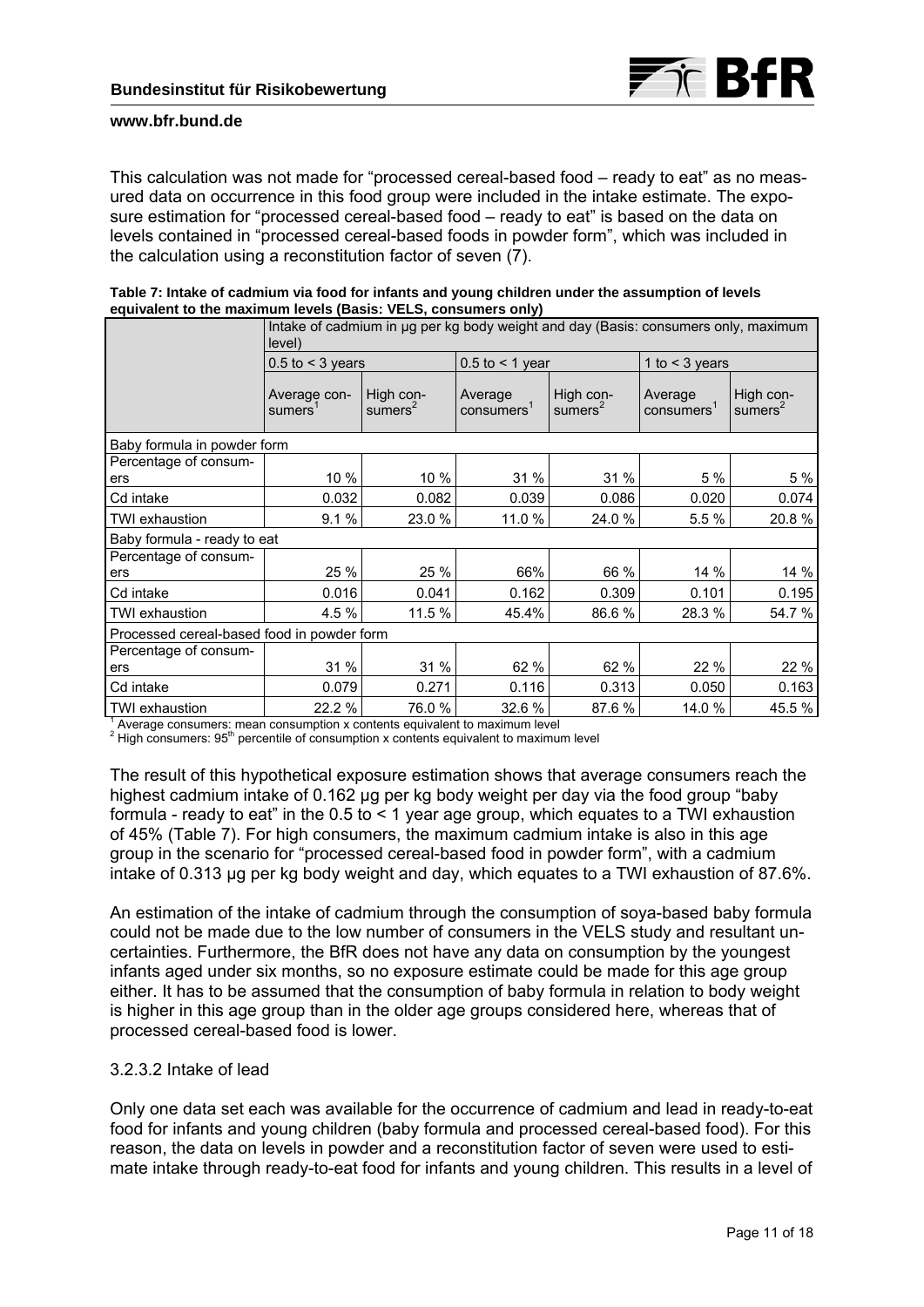lead in ready-to-eat baby formula of 0.001 mg per kg (mean, medium bound) and 0.004 mg per kg (95<sup>th</sup> percentile, medium bound). A level of 0.001 mg per kg (mean, medium bound) and 0.002 mg per kg (95<sup>th</sup> percentile, medium bound) was calculated for ready-to-eat processed cereal-based food.

| Table 8: Intake of lead via food for infants and young children (Basis: VELS, consumers only; FCP and |  |  |
|-------------------------------------------------------------------------------------------------------|--|--|
| Monitoring 2015, mean levels, medium bound)                                                           |  |  |

|                                                                   | Intake of lead in µg per kg body weight and day (Basis: consumers only, medium bound) |                         |                                     |                         |                                     |                         |  |  |
|-------------------------------------------------------------------|---------------------------------------------------------------------------------------|-------------------------|-------------------------------------|-------------------------|-------------------------------------|-------------------------|--|--|
|                                                                   | $0.5$ to < 3 years                                                                    |                         | $0.5$ to < 1 year                   |                         | 1 to $<$ 3 years                    |                         |  |  |
|                                                                   | Average con-<br>sumers <sup>1</sup>                                                   | High con-<br>sumers $2$ | Average con-<br>sumers <sup>1</sup> | High con-<br>sumers $2$ | Average con-<br>sumers <sup>1</sup> | High con-<br>sumers $2$ |  |  |
| Baby formula in powder form                                       |                                                                                       |                         |                                     |                         |                                     |                         |  |  |
| Percentage of<br>consumers                                        | 10 %                                                                                  | 10 %                    | 31 %                                | 31 %                    | 5 %                                 | 5 %                     |  |  |
| Pb intake                                                         | 0.034                                                                                 | 0.085                   | 0.041                               | 0.089                   | 0.020                               | 0.077                   |  |  |
| MoE                                                               | 14.7                                                                                  | 5.9                     | 12.2                                | 5.6                     | 25.0                                | 6.5                     |  |  |
| Baby formula - ready to eat                                       |                                                                                       |                         |                                     |                         |                                     |                         |  |  |
| Percentage of<br>consumers                                        | 25 %                                                                                  | 25 %                    | 66 %                                | 66 %                    | 14 %                                | 14 %                    |  |  |
| Pb intake                                                         | 0.040                                                                                 | 0.081                   | 0.048                               | 0.092                   | 0.030                               | 0.058                   |  |  |
| MoE                                                               | 12.5                                                                                  | 6.2                     | 10.4                                | 5.4                     | 16.7                                | 8.6                     |  |  |
| Processed cereal-based food in powder form                        |                                                                                       |                         |                                     |                         |                                     |                         |  |  |
| Percentage of<br>consumers                                        | 31 %                                                                                  | 31 %                    | 62 %                                | 62 %                    | 22 %                                | 22 %                    |  |  |
| Pb intake                                                         | 0.016                                                                                 | 0.055                   | 0.024                               | 0.064                   | 0.010                               | 0.033                   |  |  |
| MoE                                                               | 31.3                                                                                  | 9.1                     | 20.8                                | 7.8                     | 50.0                                | 15.2                    |  |  |
| Processed cereal-based food - ready to eat                        |                                                                                       |                         |                                     |                         |                                     |                         |  |  |
| Percentage of<br>consumers                                        | 35 %                                                                                  | 35 %                    | 73 %                                | 73 %                    | 24 %                                | 24 %                    |  |  |
| Pb intake                                                         | 0.011                                                                                 | 0.037                   | 0.017                               | 0.045                   | 0.006                               | 0.014                   |  |  |
| MoE                                                               | 45.5                                                                                  | 13.5                    | 29.4                                | 11.1                    | 83.3                                | 35.7                    |  |  |
| Average concumerar moon concumption y moon contant (modium bound) |                                                                                       |                         |                                     |                         |                                     |                         |  |  |

<sup>1</sup> Average consumers: mean consumption x mean content (medium bound)  $2^{2}$  Uigh consumers:  $\Omega E^{th}$  persontile of consumation y mean content (medium)

<sup>2</sup> High consumers: 95<sup>th</sup> percentile of consumption x mean content (medium bound)

It can be seen from Table 8 that the food group "baby formula - ready to eat" makes the biggest contribution towards the intake of lead via the consumption of food for infants and young children among high consumers in the age group  $0.5$  to  $\leq 1$  year with a daily intake of 0.092 µg per kg body weight. With 0.048 µg per kg body weight, intake among average consumers of this food group in the same age group is considerably lower.

|  |  |  | Table 9: Total intake of lead via food for infants and young children by consumers of baby formula - |  |
|--|--|--|------------------------------------------------------------------------------------------------------|--|
|  |  |  | ready to eat (Basis: VELS, consumers only; FCP and Monitoring 2015, medium bound)                    |  |

|                             | Intake of lead in ug per kg body weight and day (Basis: only consumers of baby formula -<br>ready to eat, medium bound) |                                  |                                   |                                  |                                   |                                  |  |
|-----------------------------|-------------------------------------------------------------------------------------------------------------------------|----------------------------------|-----------------------------------|----------------------------------|-----------------------------------|----------------------------------|--|
|                             | $0.5$ to $\leq 3$ years                                                                                                 |                                  | $0.5$ to $\leq 1$ year            |                                  | 1 to $<$ 3 years                  |                                  |  |
|                             | Average<br>consumers <sup>1</sup>                                                                                       | High con-<br>sumers <sup>2</sup> | Average<br>consumers <sup>1</sup> | High con-<br>sumers <sup>2</sup> | Average<br>consumers <sup>1</sup> | High con-<br>sumers <sup>2</sup> |  |
| Baby formula - ready to eat |                                                                                                                         |                                  |                                   |                                  |                                   |                                  |  |
| Percentage<br>of consumers  | 25%                                                                                                                     | 25 %                             | 66 %                              | 66 %                             | 14 %                              | 14%                              |  |
| Pb intake                   | 0.062                                                                                                                   | 0.123                            | 0.079                             | 0.125                            | 0.039                             | 0.104                            |  |
| <b>MoE</b>                  | 8.1                                                                                                                     | 4.1                              | 6.3                               | 4.0                              | 12.8                              | 4.8                              |  |

<sup>1</sup> Average consumers: mean consumption x mean content

<sup>2</sup> High consumers: 95<sup>th</sup> percentile of consumption x mean content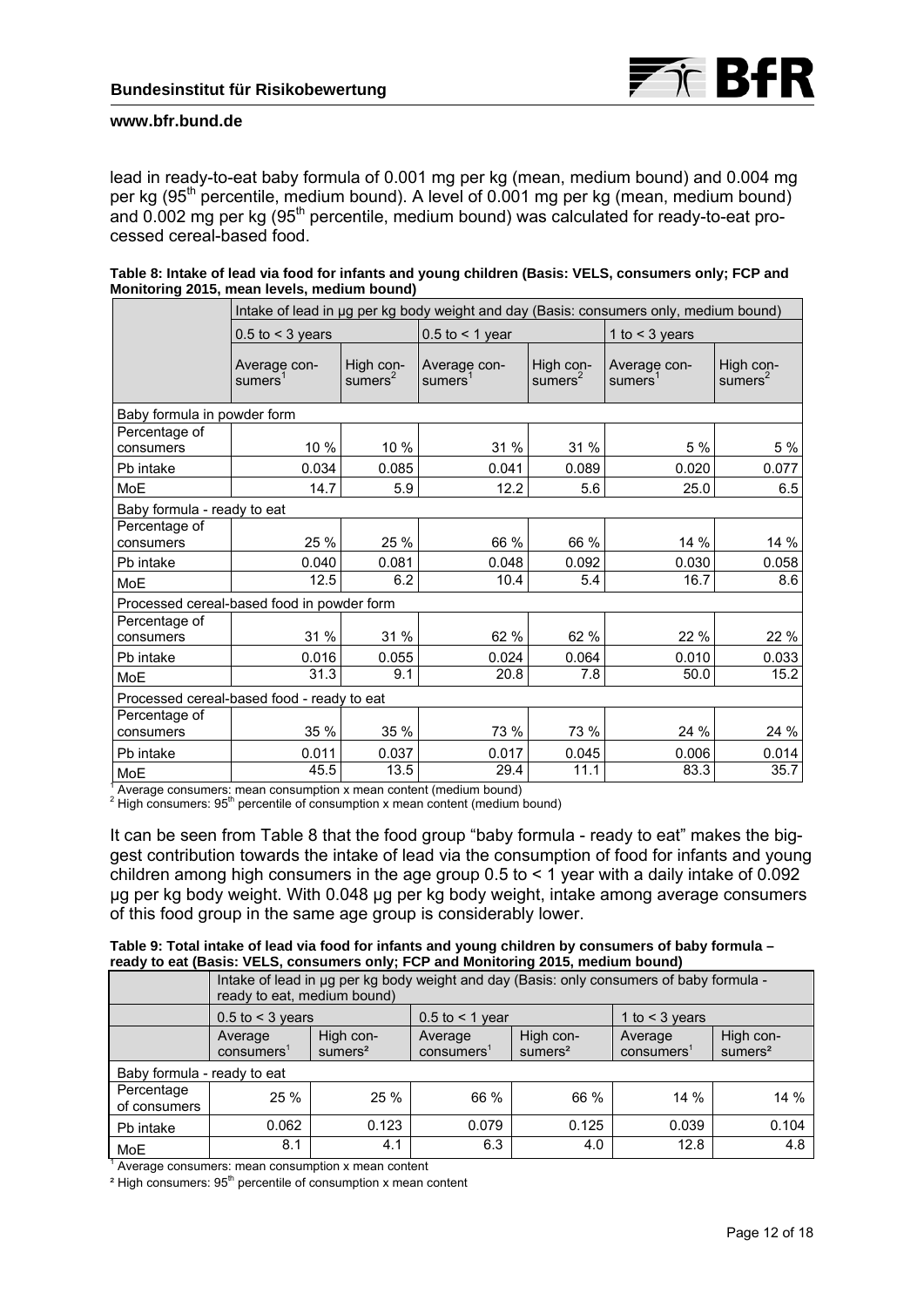

Table 9 shows total lead intake via the examined "foods for infants and young children" for the group of consumers of "baby formula - ready to eat". This group was selected for the estimation of total intake in a worst case scenario because exposure was highest here compared to the other observed consumers of food for infants and young children (Table 8). Total intake relates to uptake via "baby formula - ready to eat" and the additional intake of this group of consumers via the food groups "baby formula in powder form" and "processed cereal-based food in powder form" and "ready to eat". With 0.125 and 0.123 ug per kg body weight per day respectively, the highest intake quantities for lead resulted for high consumers in the age groups  $0.5$  to  $\leq$  1 year and  $0.5$  to  $\leq$  3 years.

In addition to this, exposure was calculated in a hypothetical scenario under the assumption that the levels in food for infants and young children were equivalent to the maximum levels (Table 10). For most of the foods examined, however, the  $95<sup>th</sup>$  percentile of the levels of lead lies well below the current maximum levels, which means that this is a less realistic worst case assumption compared to cadmium. For lead too, the food group "cereal porridge – ready to eat" was not taken into consideration in this scenario either, as no data on measured levels in this food group were included in the intake estimation. The exposure estimation for "processed cereal-based food - ready to eat" is based on data on the occurrence in "processed cereal-based food in powder form", which were included in the calculation using a reconstitution factor of seven.

With 0.618 µg per kg body weight and day, the highest intake of lead was to be found in the youngest age group of 0.5 to under 1 year for high consumers of "baby formula - ready to eat".

|                                                                                    | Intake of lead in µg per kg body weight and day (Basis: consumers only, maximum<br>level) |                                  |                                  |                         |                                  |                         |  |  |  |  |
|------------------------------------------------------------------------------------|-------------------------------------------------------------------------------------------|----------------------------------|----------------------------------|-------------------------|----------------------------------|-------------------------|--|--|--|--|
|                                                                                    | $0.5$ to < 3 years                                                                        |                                  | $0.5$ to $\leq 1$ year           |                         | 1 to $<$ 3 years                 |                         |  |  |  |  |
|                                                                                    | Average<br>consumes <sup>1</sup>                                                          | High con-<br>sumers <sup>2</sup> | Average<br>consumes <sup>1</sup> | High con-<br>sumers $2$ | Average<br>consumes <sup>1</sup> | High con-<br>sumers $2$ |  |  |  |  |
| Baby formula in powder form                                                        |                                                                                           |                                  |                                  |                         |                                  |                         |  |  |  |  |
| Percentage of consum-<br>ers                                                       | 10 %                                                                                      | 10 %                             | 31 %                             | 31 %                    | 5 %                              | 5 %                     |  |  |  |  |
| Pb intake                                                                          | 0.162                                                                                     | 0.410                            | 0.197                            | 0.429                   | 0.098                            | 0.371                   |  |  |  |  |
| MoE                                                                                | 3.1                                                                                       | 1.2                              | 2.5                              | 1.2                     | 5.1                              | 1.3                     |  |  |  |  |
|                                                                                    | Baby formula - ready to eat                                                               |                                  |                                  |                         |                                  |                         |  |  |  |  |
| Percentage of consum-<br>ers                                                       | 25 %                                                                                      | 25 %                             | 66 %                             | 66 %                    | 14 %                             | 14 %                    |  |  |  |  |
| Pb intake                                                                          | 0.273                                                                                     | 0.545                            | 0.324                            | 0.618                   | 0.202                            | 0.391                   |  |  |  |  |
| MoE                                                                                | 1.8                                                                                       | 0.9                              | 1.5                              | 0.8                     | 2.5                              | 1.3                     |  |  |  |  |
| Processed cereal-based food in powder form                                         |                                                                                           |                                  |                                  |                         |                                  |                         |  |  |  |  |
| Percentage of consum-                                                              |                                                                                           |                                  |                                  |                         |                                  |                         |  |  |  |  |
| ers                                                                                | 31 %                                                                                      | 31 %                             | 62 %                             | 62 %                    | 22 %                             | 22 %                    |  |  |  |  |
| Pb intake                                                                          | 0.099                                                                                     | 0.339                            | 0.145                            | 0.391                   | 0.062                            | 0.203                   |  |  |  |  |
| MoE<br>Average consumers mean consumption y contente caujurished the movimum lovel | 5.1                                                                                       | 1.5                              | 3.4                              | 1.3                     | 8.1                              | 2.5                     |  |  |  |  |

**Table 10: Intake of lead via food for infants and young children under the assumption of levels equivalent to the maximum levels (Basis: VELS, consumers only)** 

<sup>1</sup> Average consumers: mean consumption x contents equivalent to the maximum level  $2^{2}$  Uish consumers:  $\Omega_{\rm m}^{\rm th}$  persentile of consumption x contents equivalent to the maximum

 $\frac{2}{1}$  High consumers:  $95<sup>th</sup>$  percentile of consumption x contents equivalent to the maximum level

It was not possible to make an intake estimate on the consumption of soya-based baby formula due to the small number of consumers in the VELS study and resultant uncertainties.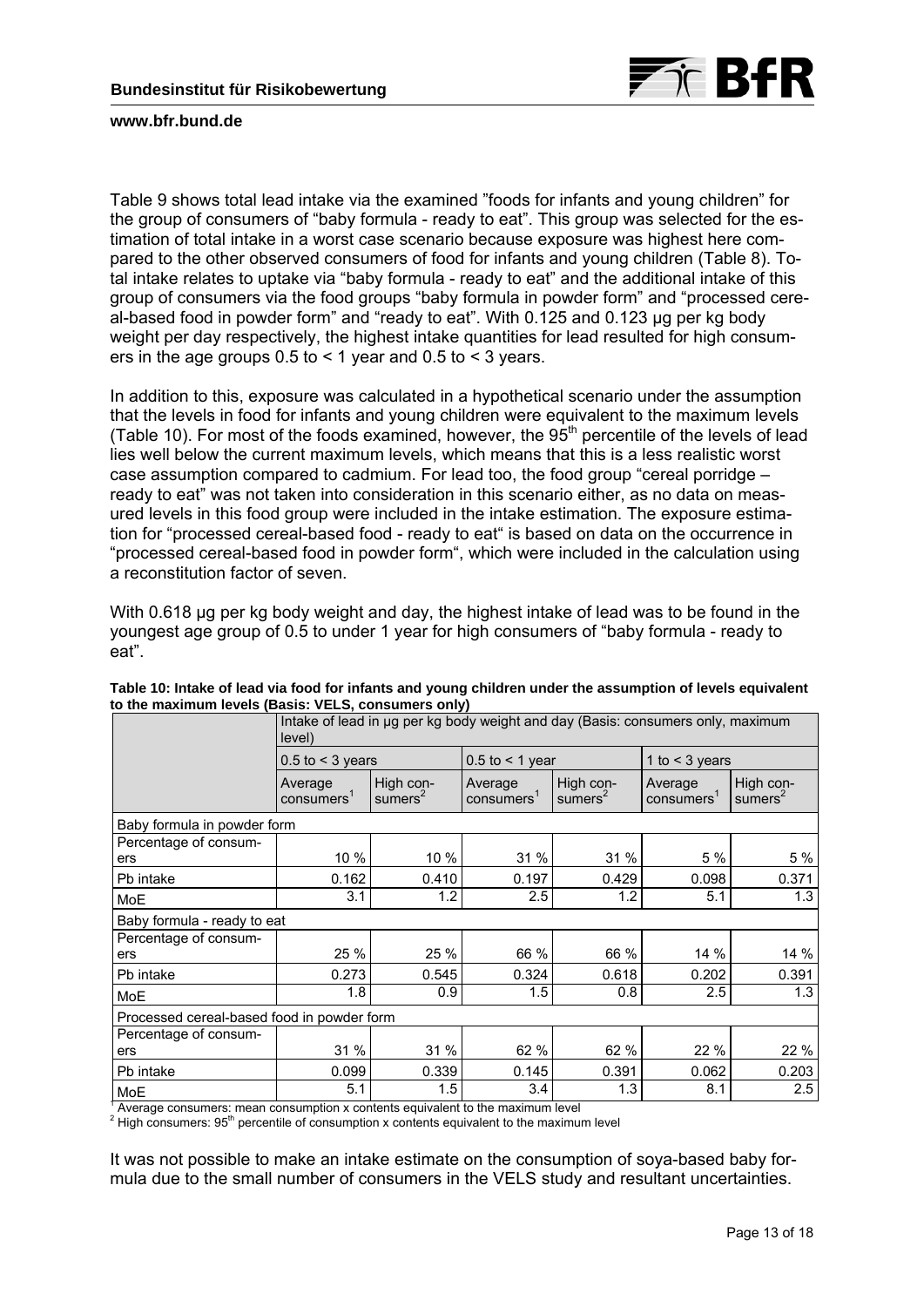

Furthermore, the BfR does not have any data on consumption by the youngest infants aged under six months, which is why no exposure estimation could be undertaken for this age group. It has to be assumed that in relation to body weight, the consumption of baby formula in this age group is higher than in the older age groups observed here, and that the consumption of processed cereal-based food is lower. Due to the higher levels of lead in baby formula compared to processed cereal-based food, this would result in a higher overall exposure to lead.

### *Intake of lead – EFSA opinion 2012, comparison*

The EFSA made an intake estimate of lead by young children (aged 0.5 to six years) in 2012. Data from the DONALD<sup>6</sup> study conducted in the years 2006-2008 was used here for Germany, but this data was not collected in a representative manner compared to the VELS study.

Average total intake of lead via all foods is given here as roughly 1.0 µg per kg body weight per day (medium bound). Accordingly, the figure for high consumers is approx. 1.4 µg per kg body weight per day (medium bound).

Due to the differences in the age groups observed and in the data basis for the consumption quantities, a comparison with this estimate of the intake of lead through the consumption of food for infants and young children would not appear expedient.

3.3 Risk characterisation and opinion on maximum levels

### 3.3.1 Cadmium

Comparison of the highest intake quantity of cadmium (high consumers of the food group "processed cereal-based food in powder form" in the  $0.5$  to  $\leq 1$  year age group) with the toxicological reference value for cadmium (TWI: 2.5 µg per kg body weight per week) results in a proportional exhaustion of 41.5%, and 15.4% for average consumers in the same age group. Health risks for the age groups 0.5 to 3 year-old children through the intake of cadmium via "processed cereal-based food in powder form" are therefore unlikely.

Only one data set is available for the food group "processed cereal-based food - ready to eat". The intake estimate for this food group was made on the basis of the data on occurrence in "processed cereal-based food in powder form". With 29.1%, the highest TWI exhaustion with this food group resulted for children aged  $0.5$  to  $\leq 1$  year (high consumers). Health risks for the age groups 0.5 to 3 year-old children through the intake of cadmium via "processed cereal-based food – ready to eat" are therefore unlikely.

Compared to processed cereal-based food, the consumption of "baby formula" by infants and young children results in a lower exhaustion of the TWI value for cadmium for all age groups. With 7.2%, the TWI exhaustion through consumption of the food group "baby formula in powder form" was highest in the age group of 0.5 to < 1 year-old children (high consumers). Only one data set is available for the food group "baby formula - ready to eat". The intake estimate for this food group was made on the basis of the data on occurrence in "baby formula in powder form". With 7.4%, the highest TWI exhaustion with this food group resulted for children aged 0.5 to < 1 year (high consumers). Health risks for the age groups 0.5 to 3

<sup>-</sup> $6$  DONALD-Study = DOrtmund Nutritional and Anthropometric Longitudinally Designed Study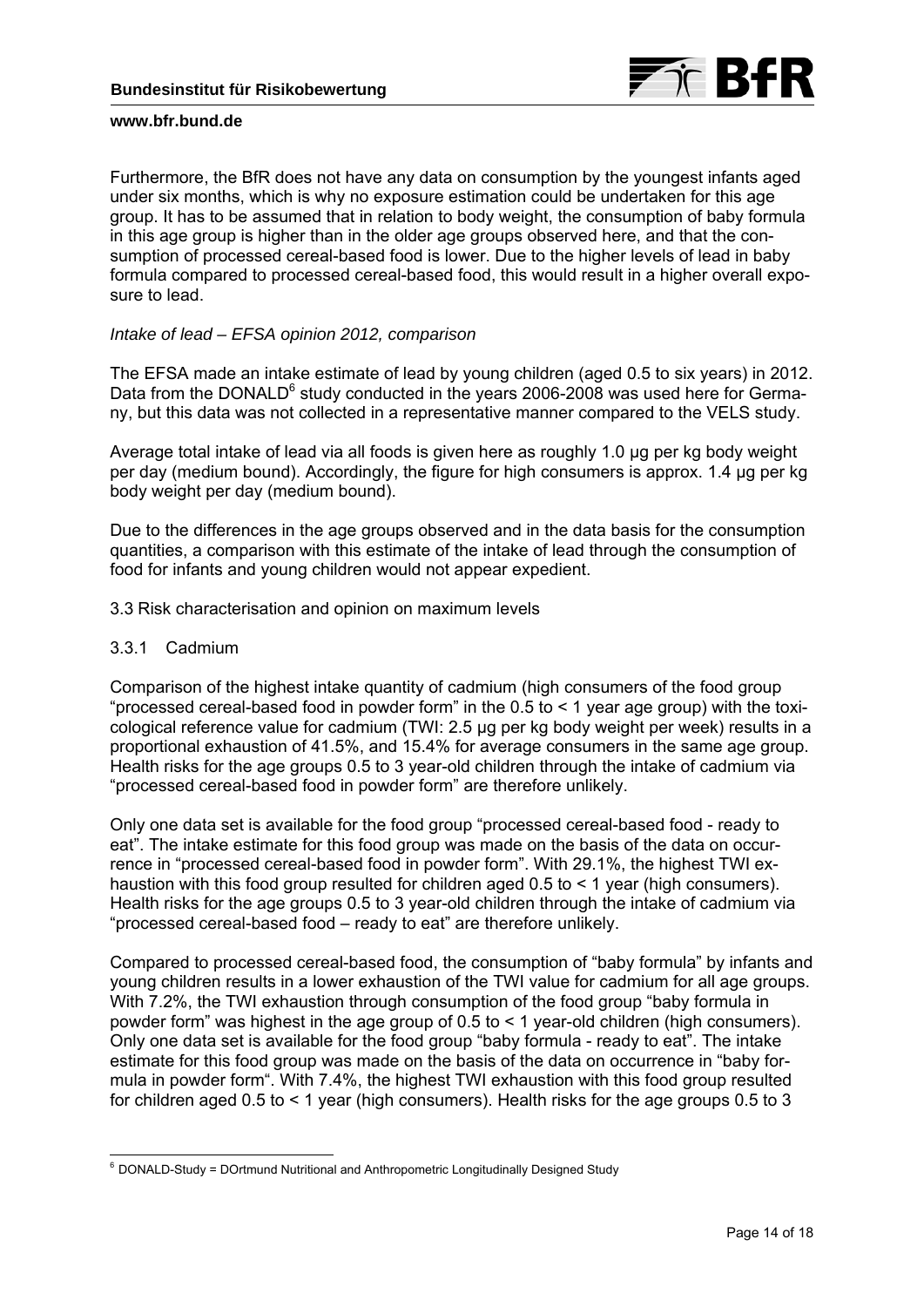

year-old children through the intake of cadmium via "baby formula in powder form" and "ready to eat" are therefore unlikely.

If a closer look is taken at the estimation of total cadmium intake through all observed "foods for infants and young children" in the group of consumers of "processed cereal-based food in powder form", the result of risk characterisation is also that the occurrence of health risks is unlikely. With average consumption quantities, less than 30% of the TWI value is exhausted. High consumers in the age group  $0.5$  to  $\leq 1$  year have the highest total intake of cadmium through foods for infants and young children of 0.216 µg per kg body weight per day, which equates to a TWI exhaustion of 60.5%.

The foods observed should be seen as the main source of nutrition for these age groups. The intake of cadmium through the consumption of foods made from or containing soya protein isolates, which can have high levels of cadmium, and food for infants and young children based on other protein sources were not taken into consideration in this exposure estimation. No health assessment for children aged under six months was undertaken either. Although children of this age have a higher intake of food in relation to their body weight, higher intake of processed cereal-based food in relation to body weight, which made the biggest contribution towards exposure to cadmium in this exposure estimation due to the higher levels of cadmium they contain in comparison to baby formula, is not to be assumed.

When average consumption quantities are used as the basis, the hypothetical exposure estimation - made on the assumption that the levels in food for infants and young children are equivalent to the current maximum levels – produce the highest TWI exhaustion of 45% through consumption of the food group "baby formula - ready to eat" in the  $0.5$  to  $\leq 1$  year age group. The maximum TWI exhaustion for high consumers was 87.6% in the same age group in the scenario for "processed cereal-based food in powder form".

The currently valid maximum levels of cadmium permitted in food for infants and young children lie in the range of the 95<sup>th</sup> percentile of the levels determined within the scope of the FCP and Monitoring 2015.

### 3.3.2 Lead

Comparison of the highest uptake quantity of lead (high consumers of the food group "baby formula - ready to eat" in the 0.5 to < 1 year age group) with the BMDL $_{01}$  for developmental neurotoxicity produces an MoE of 5.4. For average consumers of this food group in the same age group, the MoE is 10.4.

For the food group "baby formula in powder form", the lowest MoE resulted for children aged 0.5 to < 1 year (high consumers) with 5.6.

Compared to baby formula, the consumption of "processed cereal-based food" leads to lower uptake quantities of lead by infants and young children, and thereby to higher MoE values. With 7.8, the lowest MoE for children aged 0.5 to < 1 year (high consumers) resulted for the food group "processed cereal-based food in powder form".

Only one data set is available for the food group "processed cereal-based food - ready to eat". The uptake estimate for this food group was made on the basis of the data on occurrence in "processed cereal-based food in powder form". With 11.1, the lowest MoE for this food group resulted for children aged 0.5 to <1 year (high consumers).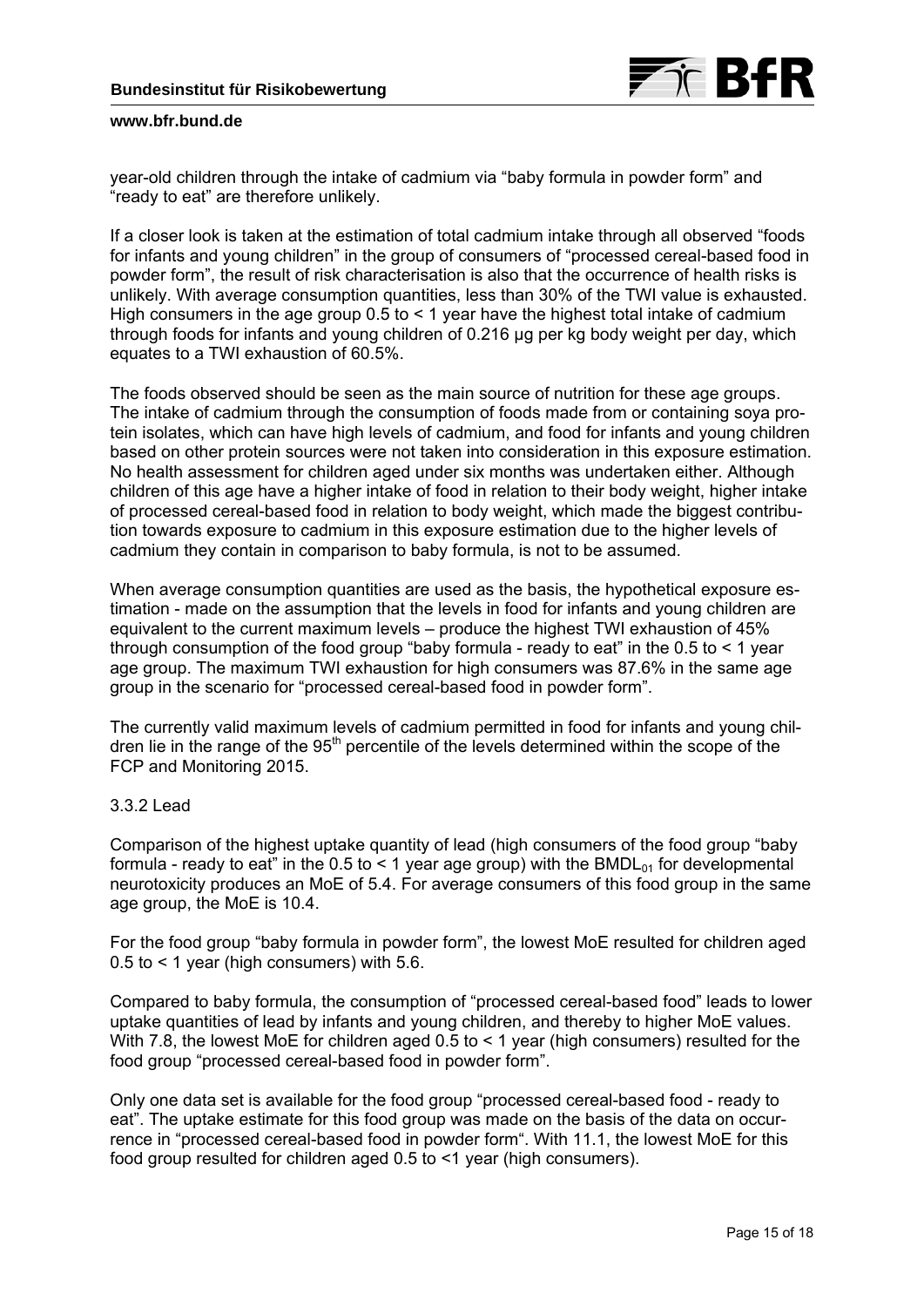

The exposure of infants and young children through the uptake of lead via the consumption of foods in the group of "food for infants and young children" observed here is below the  $BMDL<sub>01</sub>$  value for developmental neurotoxicity of 0.5 µg per kg body weight per day for children with average consumption, as well as for high consumers based on the levels reported in the FCP and Monitoring 2015. As no safe uptake quantity can be given for lead with regard to developmental neurotoxic effects in children, however, exposure should generally be reduced to the achievable minimum.

When comparing the estimation of total intakes of lead through all observed "foods for infants and young children" in the group of consumers of "baby formula - ready to eat" with the  $BMDL<sub>01</sub>$  value for developmental neurotoxicity, MoE values of 4.0 (group of high consumers aged 0.5 to < 1 year) to 12.8 (group of average consumers aged 1 to < 3 years) result.

The foods observed should be seen as the main source of nutrition for these age groups. The intake of lead through the consumption of foods made from or containing soya protein isolates, which have levels of lead similar to those for food produced on the basis of cow's milk protein, and food for infants and young children based on other protein sources, were not taken into consideration in this exposure estimation. No health assessment was undertaken either for children aged under six months for whom a higher lead uptake is to be expected compared to older children, as they have a higher intake of baby formula in relation to their body weight.

When average consumption quantities are used as the basis, the hypothetical exposure estimation made on the assumption that the levels in food for infants and young children are equivalent to the current maximum levels for lead produce the lowest MoE value of 1.8 through consumption of the food group "baby formula - ready to eat" in the 0.5 to < 3 year age group. For high consumers, the lowest MoE value of 0.8 results for the age group 0.5 to < 1 year in the scenario for "baby formula - ready to eat".

This, however, is based on the worst case assumption that foods with very high levels of lead are eaten constantly in large quantities over a longer period of time. The likelihood that this assumption will apply is very slight. For most of the foods examined, however, the 95<sup>th</sup> percentile of the levels of lead lies well below the current maximum levels. The low MoE values are therefore unlikely.

Fundamentally, the ALARA principle should be applied when establishing maximum levels for lead. ALARA stands for "As Low As Reasonably Achievable", which means that exposure to a substance should be reduced to the greatest reasonably possible extent. According to the data of the FCP and Monitoring 2015, with 0.026 – 0.039 mg per kg (medium boundupper bound for baby formula in powder form) and 0.016 – 0.030 mg per kg (medium boundupper bound for processed cereal-based food in powder form), the levels of lead in the  $95<sup>th</sup>$ percentile in "baby formula in powder form" lie slightly below the maximum level of 0.05 mg per kg established for this food category in Regulation (EU) 2015/1005 for infant formulae and follow-on formulae in powder form and for processed cereal-based food.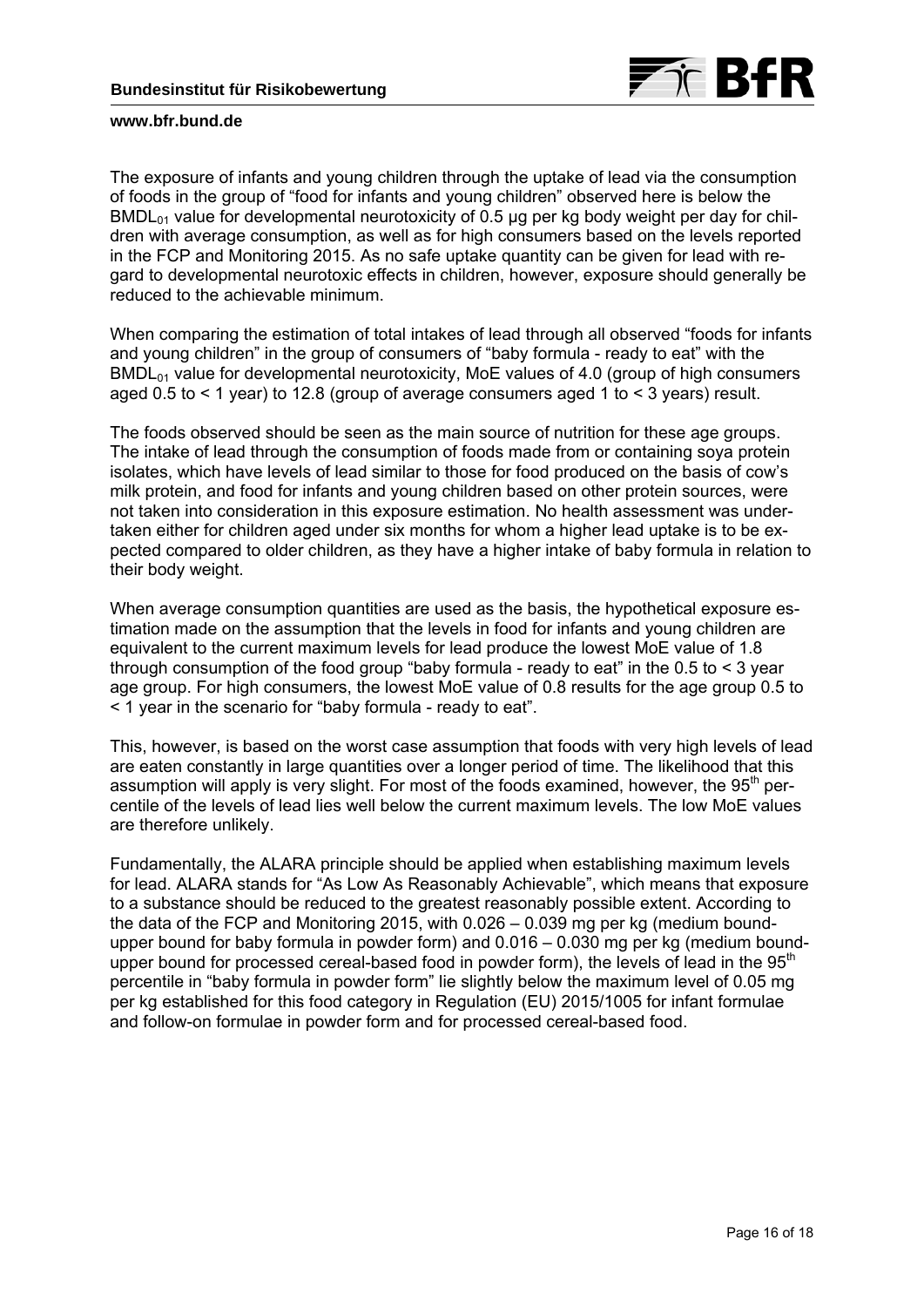

# 3.4 Conclusion

# *Cadmium*

Based on the data on occurrence from the FCP and Monitoring 2015, health impairments for children in the age group 0.5 to < 3 years through the intake of cadmium via the consumption of food for infants and young children in the food categories "baby formula in powder form" and "ready to eat", as well as "processed cereal-based food in powder form" and "ready to eat", are unlikely with average as well as high consumption  $(95<sup>th</sup>$  percentile of consumption).

The current maximum levels for cadmium in food for infants and young children lie within the range of the 95<sup>th</sup> percentile of the levels determined in the FCP and Monitoring 2015.

### *Lead*

Based on the data on occurrence determined in the FCP and Monitoring 2015, the exposure of children in the age group 0.5 to < 3 years to lead through the intake of food for infants and young children in the food categories "baby formula in powder form" and "ready to eat", as well as "processed cereal-based food in powder form" and "ready to eat" lies below the  $BMDL<sub>01</sub>$  value for developmental neurotoxicity of 0.5 µg per kg body weight per day for children with average consumption as well as high consumers. As no safe uptake quantity can be given for lead, however, with regard to its developmental neurotoxic effect in children, exposure should be reduced to the achievable minimum as a basic principle.

### **More information on the topic of infants and young children at the BfR website**

BfR Brochure "Breastfeeding recommendations for pregnant women" https://www.bfr.bund.de/cm/364/stillempfehlungen-fuer-schwangere-englisch.pdf

BfR Opinion "Lead and cadmium do not belong in toys" https://www.bfr.bund.de/cm/349/lead\_and\_cadmium\_do\_not\_belong\_in\_toys.pdf

BfR Brochure "Checklist for the time after birth" (German only) https://www.bfr.bund.de/cm/350/checkliste-fuer-die-zeit-nach-der-geburt.pdf



BfR "Opinions App"

### **4 References**

Banasiak U, Heseker H, Sieke C, Sommerfeld C, Vohmann C (2005): Abschätzung der Aufnahme von Pflanzenschutzmittel-Rückstanden in der Nahrung mit neuen Verzehrsmengen für Kinder. Bundesgesundheitsbl – Gesundheitsforsch – Gesundheitsschutz 1, 48:84-98.

Blume K., Lindtner O., Schneider K., Schwarz M., Heinemeyer G. (2010): Aufnahme von Umweltkontaminanten über Lebensmittel: Cadmium, Blei, Quecksilber, Dioxine und PCB; Informationsbroschüre des Bundesinstitut für Risikobewertung (BfR) [in print]